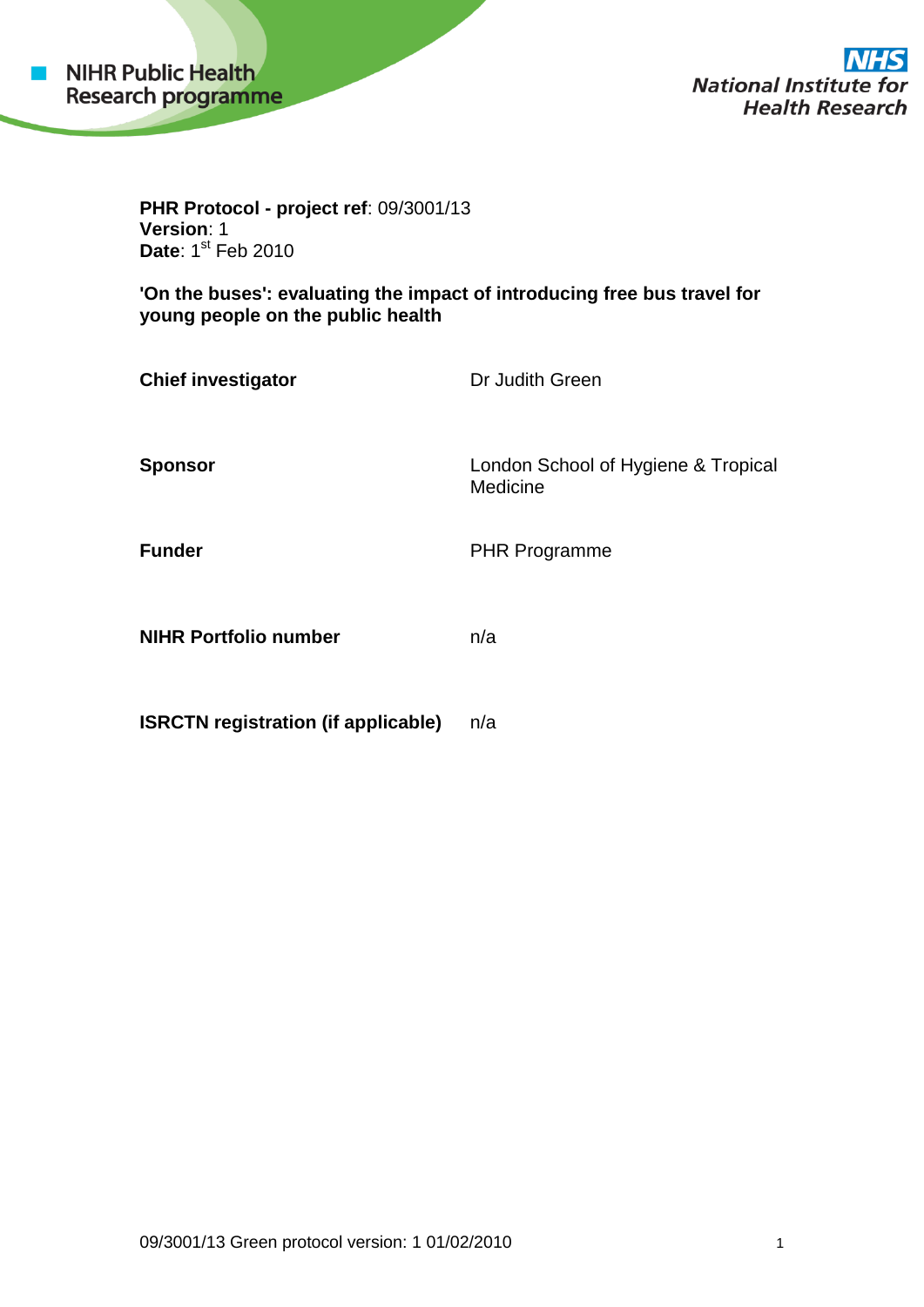# **'On the buses': evaluating the impact of introducing free bus travel for young people on the public health**

**Investigators:** Judith Green, Mark Petticrew, Phil Edwards, Paul Wilkinson (LSHTM); Helen Roberts (Iof E), John Nellthorpe, Charlotte Kelly (ITS Leeds)

Judith Green: HSRU, LSHTM, Keppel Street, London WC1E7HT [Judith.green@lshtm.ac.uk](mailto:Judith.green@lshtm.ac.uk)

## **1. Summary for general audience**

This study aims to assess the impact of free bus travel for young people on the health of the public. We will focus particularly on the effects on young people, but also intend to look at the consequent effects on other population groups for some outcomes.

In London, young people aged under 16 have been able to access free bus and tram travel since September 2005. This was extended to under 18 year olds in education, work or training in September 2006. One incentive for this policy was to decrease "transport exclusion", and ensure that access to goods, services, education and training opportunities were not denied to some young people because of transport poverty. We would expect that this would increase health, as transport access is linked to well-being. However, there will be other health effects of free bus travel. These might include: young people walking less often or less far, and thus taking less exercise, or being more exposed to minor crime and assault as they travel further for longer distances. Free bus travel for young people might also reduce access other age groups have to transport if, for instance, the buses become too full, or older people are intimidated. Like other complex public policies, there are likely to be both health promoting and health damaging effects.

To assess these effects, we will begin with qualitative research talking young people and older citizens from a range of backgrounds to find out how they experience transport, and the ways in which they feel that access and use influences their health, and the broader determinants of health (eg: access to safe places to play and leisure facilities; opportunities for independent travel). An important element of this component of the project is to understand better how transport interventions can have differential effects on different population groups (eg by ethnicity, or deprivation).

This study then aims to measure as robustly as possible the overall impact on population health of this transport intervention. We will do this by first looking in detail at travel diary data to measure whether there have been any changes in the amount of bus and other kinds of transport undertaken by young people and others before and after the introduction of free bus travel. This will allow us to estimate the effect on access to transport, and on the amount of healthier "active transport" (walking and cycling). Using comparisons between different age groups (with and without access to free travel) and national data will allow us to estimate how much of the change is due to the policy, and how much due to general changes in people"s transport use. We will then look at the impact on injuries, both road traffic injuries and assaults, by using police records of traffic incidents and other available data sets (eg bus incident reports). Again, comparing these with national data and other cities, and comparing different age groups affected and not affected by the intervention will allow us to estimate how far changes identified are due to the intervention itself, and how far they reflect general background trends in, for instance, changes in the amount of walking or rates of injuries.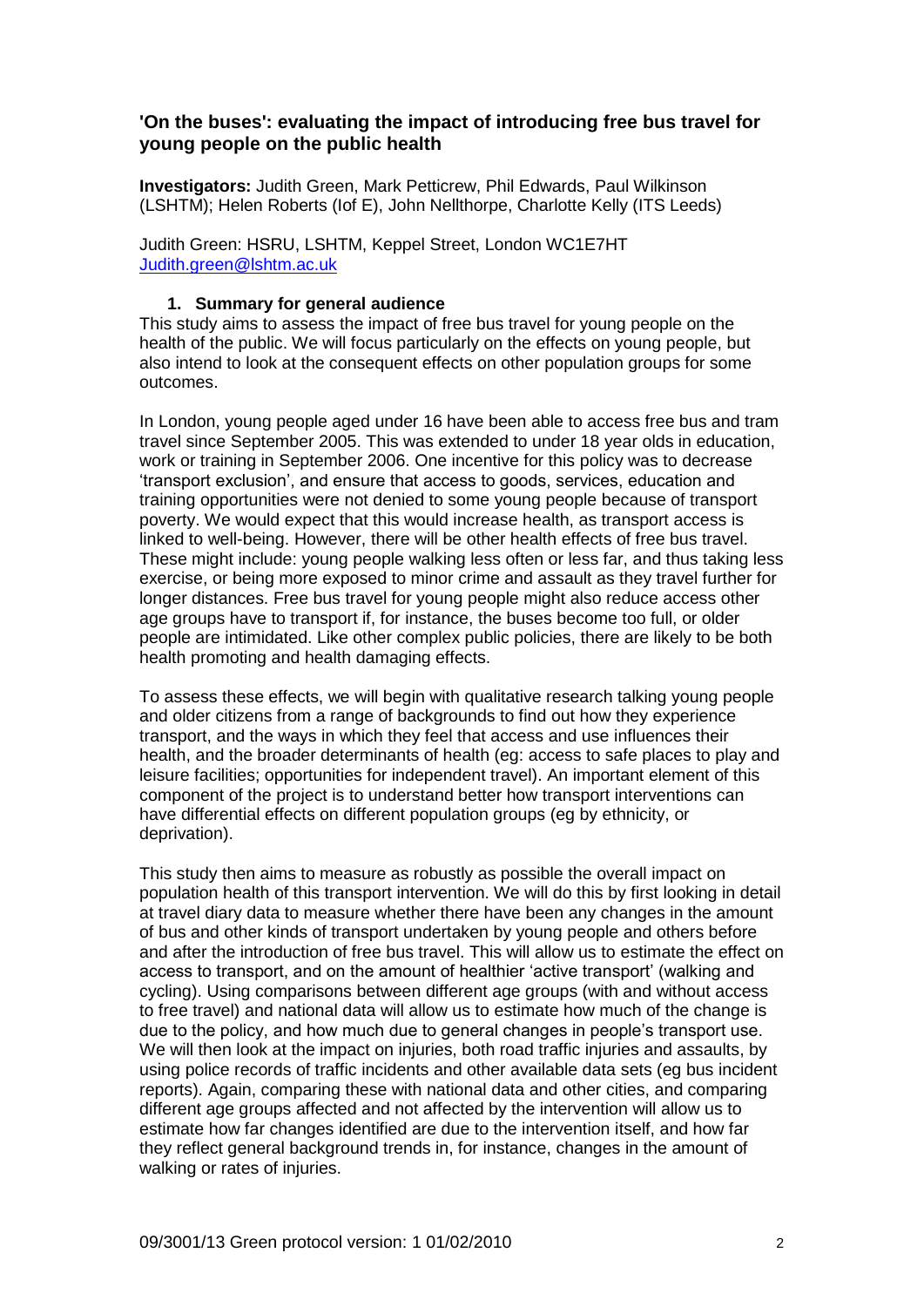The need for public policy to be developed in the light of evidence is increasingly recognised, and we also aim to develop methods for developing this evidence base. This is a challenge, as transport interventions occur at the same time as other changes, and we need to develop methods to assess how far they have caused the effects we are measuring. Finally, we will draw on the transport studies literature on evaluating the costs and benefits of transport strategies to investigate the costs and benefits of this policy, from the perspectives of the economy, environment and society.

### **2. Background**

The extension of free bus (and tram) travel in London to under 16 year olds in September 2005 and under 18 year olds in September 2006 provides a unique and timely opportunity to evaluate a large scale intervention in public health. The retrospective evaluation of interventions in complex systems using before-and-after experimental designs has well-known limitations for causal inference. However, although complex interventions of this kind are often not susceptible to "hard" evaluations, they have traditionally been implemented, and will continue to be implemented, without evaluation, and an urgent need has been identified to build an evidence base (Ogilvie et al 2006, Petticrew et al 2005). This is consistent with the approach outlined in the recent MRC Complex Interventions guidance (2008) which underlines the need to evaluate even when randomised trials are not possible, using the best available methods. Notwithstanding the inevitable methodological limitations, we believe that this particular case study offers a significant opportunity to test the strengths and otherwise of a natural experiment in an area with a range of important public health impacts including injury, crime, social exclusion and sustainable development. The strengths of this particular case study in terms of the potential for maximising our faith in causal attributions include:

- 1) The intervention was introduced in a two step process (under 16 year olds, then under 18 year olds a year later), providing scope for internal comparisons;
- 2) Using London as our case study enables us to use more robust injury data sets, and more detailed travel diary data (including socio-economic indicators), than available elsewhere, with relatively long series of before and after data providing sufficient power for interrupted time series analyses, subgroup analyses and sensitivity analyses.
- 3) For key health outcomes, we have comparable national data to enable us to estimate background trends.

A significant thrust behind the decision of Transport for London (TfL) to extend free bus and tram travel to under 16s and then to 16-17 year olds in full time education or unwaged training was to reduce *social exclusion* by reducing "transport poverty" and thus impact on a key determinant of health by improving the access of young people to education and training (SEU 2003). The extension of free bus travel was also part of a broader environmental strategy with health implications, aiming to increase bus travel in order to reduce private car use in London, thus impacting on *pollution levels*  and *road injury*. Extending access to bus travel is also likely to have a range of other direct and indirect effects on public health. It may change the amount of *active transport* (walking and cycling) undertaken by young people, either through increasing the number of trips made, or by replacing other modes (such as walking or car occupancy). There may be consequent impacts on other population groups, if more bus transport by young people reduces willingness to travel by bus by others, particularly older citizens, thus exacerbating inequalities in transport access. As a public health intervention, therefore, the extension of free bus travel to young people is likely to have a number of positive and negative effects on health, the determinants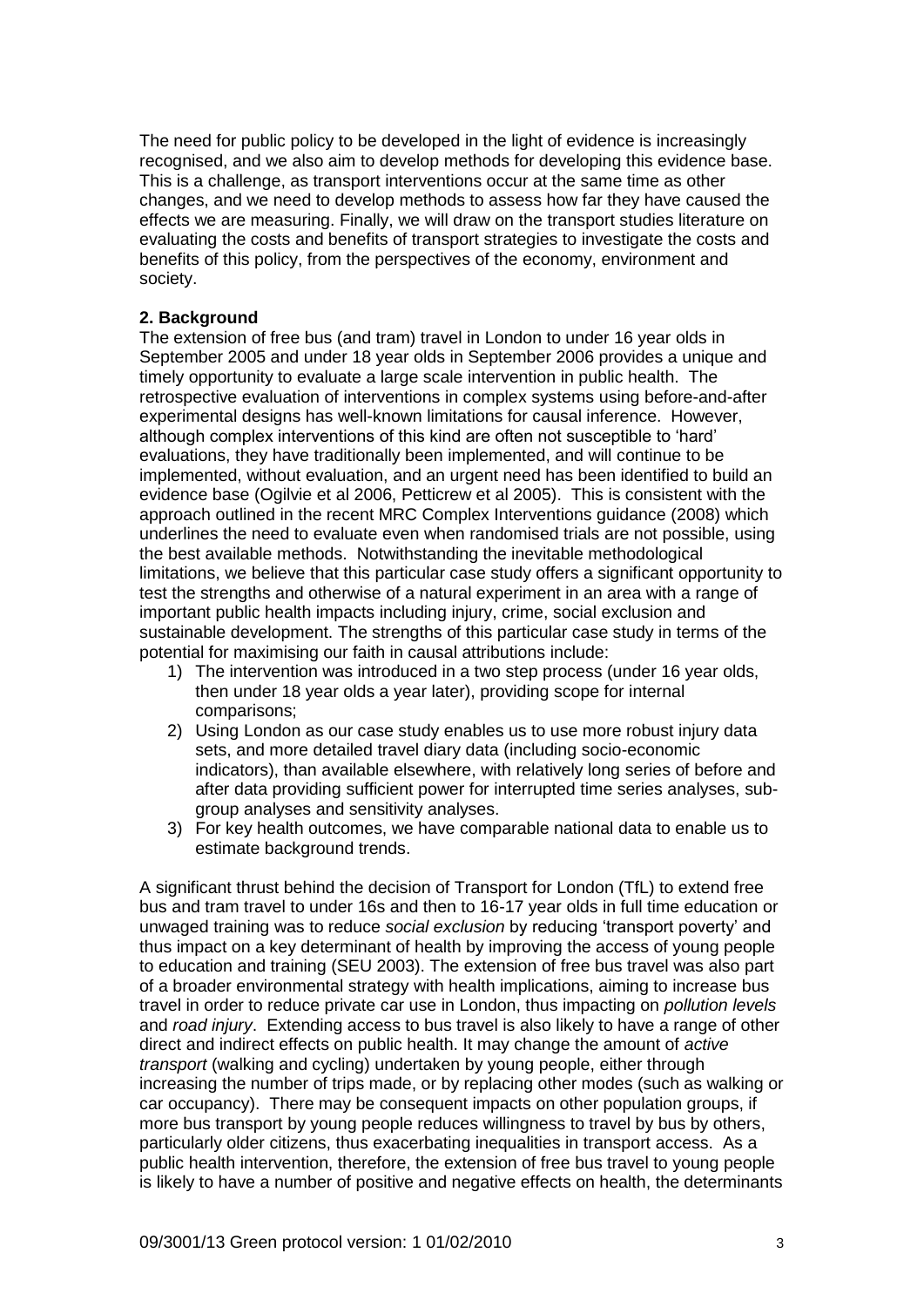of health and health inequalities. To date, there is little robust evidence on which to assess the overall impact of such large scale interventions for the public health.

There are real challenges in evaluating these impacts, not least because they affect very different types of health outcome. The problems are suggested by Watkiss et al"s (2000) comments on comparing the relative contributions of road accidents and pollution to fatalities in London for a health impact assessment. Although both outcomes can be quantified and compared, the causal links for pollution are less direct than for injuries, and the population groups affected differ in some respects. In the proposed study, there will be similar challenges. The benefits of increased access to educational opportunities have long term (but difficult to measure) advantages for health, but there are possible damaging effects on cardiovascular health from decreased time spent walking, although these may bring lower risks of being injured on the road. Evaluating these positive and negative effects on immediate health, the determinants of health and health inequalities, is difficult for three reasons. First, the causal pathways by which transport interventions might affect transport mode choice and therefore health are as yet poorly understood. There are likely to be complex interactions with, for instance, transport mode choices changing over time in response to the behaviour of other travellers (if, for instance, bus travel becomes more or less attractive). Second, we do not yet have sufficient evidence to quantify the risks and benefits of many of the known but distal effects of transport policy, such as the effect of reducing transport poverty (Watkiss et al 2000). Third, we know very little about the differential impact of transport mode choices on health across population groups, and thus the potential effect on health inequalities. For instance, using "active" modes such as walking may have very different impacts on mental health (and even physical health) for those for whom it is a choice than for those who have no alternatives: we cannot assume that active transport is necessarily, for all groups, always a benefit for health.

Despite a growing research literature on the links between particular transport modes and health outcomes (eg on road traffic injuries) there is a relatively weak evidence base on how transport policies relate to health and wellbeing in the broadest sense (Ogilvie et al 2006), and how these relate to inequalities in health outcomes. The proposed study aims first to map the salient health benefits of transport access for key population groups, using qualitative methods to investigate the ways in which transport mode choices (and the recent and expected interventions affecting these) may influence health outcomes. We will identify, and evaluate the utility of, sources of evidence on the outcomes identified. Second, we aim to produce a robust evaluation of the impact of free bus travel on important direct health outcomes for which we have good evidence (proportion of time spent in active transport and alternative motorised modes; road injury), and to examine whether the effects on these outcomes differ across the population. Third, we aim to develop and apply a method for conducting an economic evaluation of these health impacts.

### **2.1 Existing research**

Transport policies and systems are increasingly accepted to have the potential to be both health promoting and harmful to health, and to contribute to the maintenance of health inequalities (Exworthy et al 2003, SEU 2003). However, the evidence base in this area, although relatively stronger on the transport policy side, is weaker in relation to the health related outcomes of changes to transport policies (Killoran et al 2006). Evaluations of concessionary or free bus travel provide useful background for mapping the potential range of impacts, but few of these have utilised robust designs or been published in peer reviewed journals. An evaluation of national concessionary travel in Scotland, for instance, identified some modal shift from private car use and an increase in active travel, but could not determine how far this was the result of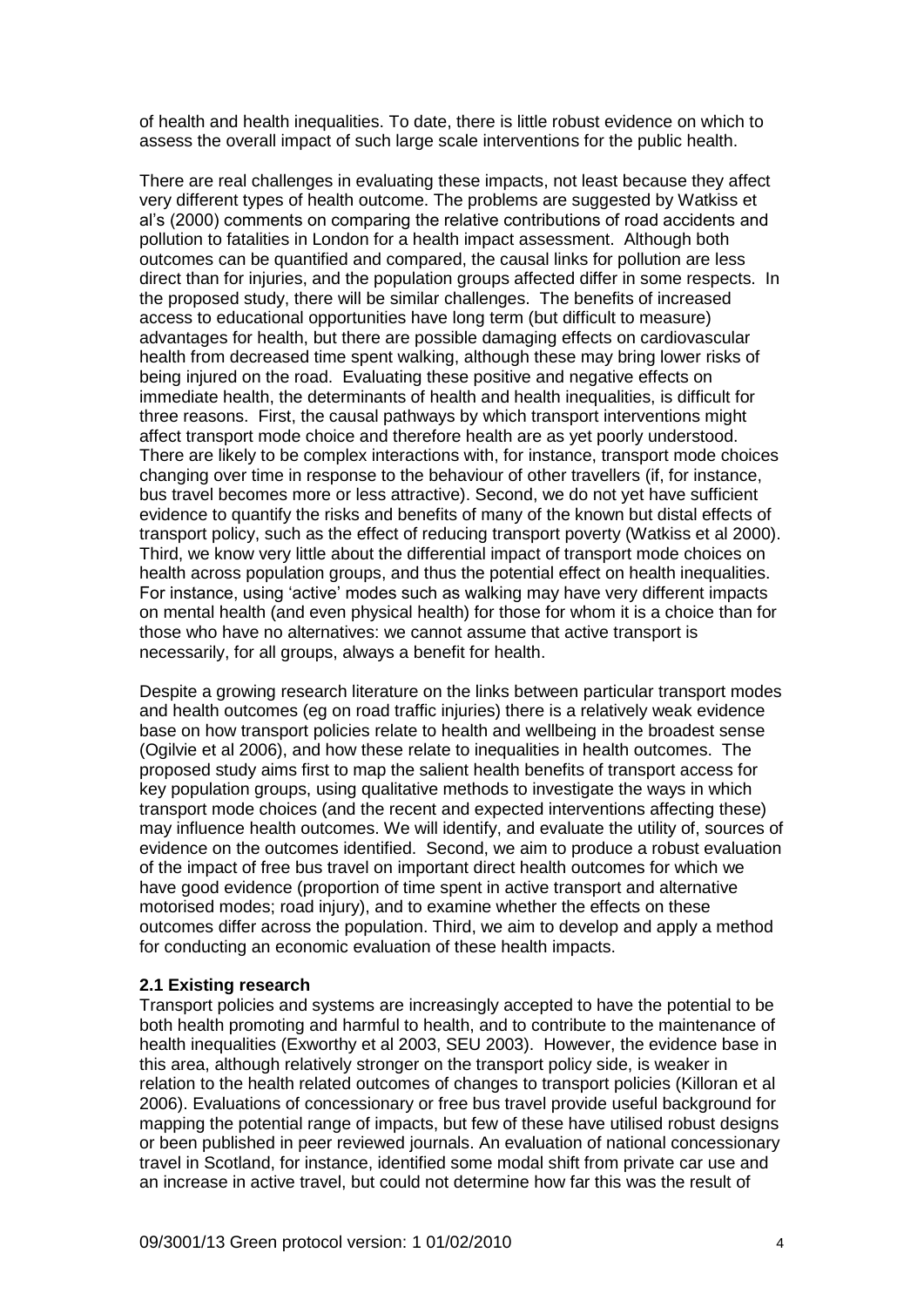free bus travel provision, given limitations in the study design (Halcrow Group Limited 2009). The proposed study aims to build on such "grey literature" evaluations by drawing on: the relatively small, but developing, body of research on methodological approaches to studying interventions in complex system in the absence of RCT evidence; the (generally) qualitative literature that contributes to understanding the likely implications of transport interventions for inequalities in health; and the economic literature on the costs and benefits of transport systems and transport mode change. An initial conceptual model (see diagram in appendix) of how this intervention is hypothesised to affect the public health draws on a growing body of literature addressing elements of the likely causal pathways. This evidence is summarised below, under headings starting with the most immediate and direct effects of transport policies – injury – and ending with the more distal and difficult to measure.

**Injury** Injuries are the health outcomes most obviously associated with transport. Although attributing injury rate changes to transport policy is challenging, our previous research has developed methodological approaches for strengthening the credibility of causal attribution, through for instance using multiple interrupted time series analyses for evaluating the impact of 20mph zones on road safety. In the UK, despite falling rates of road traffic injury in young people, stark inequalities remain in the risk of being injured on the road, with those in more deprived areas and those in some minority ethnic groups at highest risk (Edwards et al 2006a, 2006b, Steinbach et al 2008). A major contributor to this risk, and to inequalities in risk, is exposure. Given that in the UK risks of road injury remain higher for pedestrians and cyclists (Sonkin et al 2006), the greater likelihood of those in lower income groups to be walking rather than being driven puts them at greater risk. Drawing on the evidence on exposure and injury, we hypothesise that injury risk and inequalities in injury risk will decrease if bus transport displaces those modes more exposed to road danger (ie walking and cycling), but increase if it displaces private car use.

**Pollution** Subsidising bus travel has long been seen as a potential strategy to reduce private car use (Quarmby 1967), and has attracted more recent interest as a key element in reducing pollution and global warming. The immediate health impacts from pollution reduction of any modal shifts resulting from this intervention are likely to be too modest to assess quantitatively within the proposed study (Tonne et al 2008). However, research suggests that short term interventions can have lasting changes on transport mode choice (see eg Fujii & Kitamura 2003), and we will qualitatively explore the potential for future modal shifts resulting from changing perceptions of the acceptability of bus travel for young people.

**Public transport and active transport** There is a growing body of international evidence demonstrating associations between "active" commuting and lower risks for overweight (see eg Gordon-Larsen et al 2005, Oja et al 1998), with a systematic review estimated that active commuting was associated with an 11% reduction in cardio-vascular risk (Hamer & Chida 2007). These gains are also seen for adolescents cycling or walking to school (Cooper et al 2008, Oja et al 1998). In addition to the direct health gain for the individual, increasing the proportion of active transport compared with private car transport has been linked with rather ambitious public health gains, such as reduced global warming and increased social cohesion and community safety (DfT 2004a).

The role of public transport in encouraging active transport is poorly understood for the UK. Evidence from the US suggests that increasing access to public transport can increase the amount of active transport undertaken enough to have a public health impact on obesity, particularly for men (Zheng 2008, Besser & Donneberg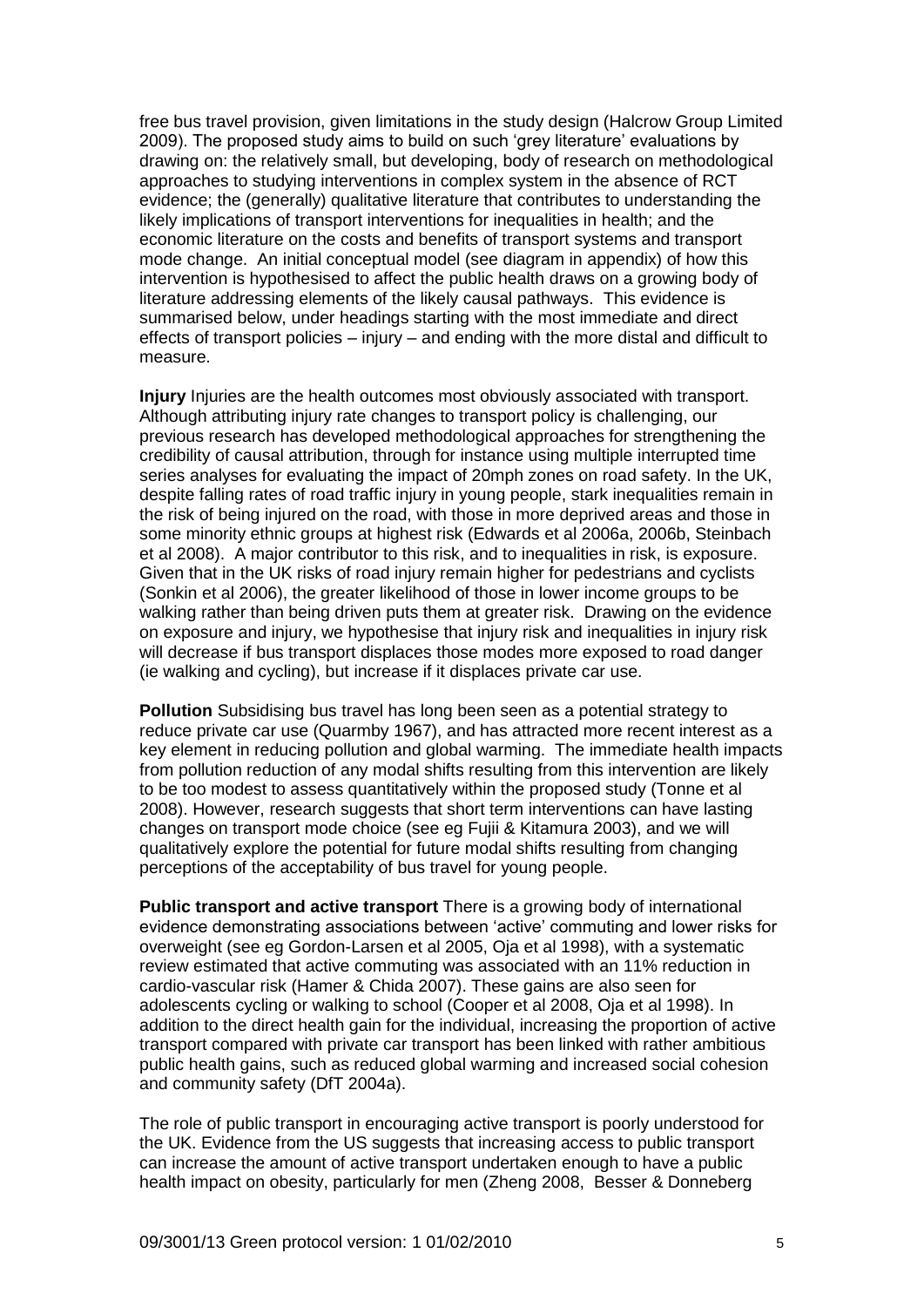2005, Edwards 2008). In addition to walking to transport, there may be a gain from walking within transit systems (see eg a study from Paris on the proportion of walking done within transport systems (Julien & Carré 2002). In contexts such as London, with less private car use and better public transport provision, improving access to affordable public transport may have very different effects, and *reduce* the amounts of active transport undertaken, if it simply replaces walking. However, given the suggestive evidence from Scotland that concessionary fares can stimulate trip making (Halcrow Group 2009), the overall impact could be an increase in levels of active transport.

**Transport interventions and inequality Ogilvie et al (2004) noted that in general** we know relatively little about the social distribution of health impacts of transport interventions. International comparisons suggest that the distribution of active transport depends on inter-relationships between transport systems and social structure: for young people, for instance, active modes of travel to school or college were more likely in high income groups in the United States (Gordon-Larsen et al 2005) but less likely for immigrants and high income groups in Canada (Pabayo & Gauvin 2007). In single settings, the impact of policies such as free bus travel may well have differential impacts on different population groups over time, as the *social meaning* of bus travel, or walking, changes. Whereas active transport may have health benefits for those who *choose* it, qualitative evidence suggests negative health effects for those for whom it is a compulsory form of transport (Bostock 2001). Given the suggestion that *perceived* health benefits may be an important determinant of whether activity does benefit health or not (Crum & Langer 2007), and evidence that views on the role of transport vary by socio-economic status (Brunton et al 2006, SEU 2003), how people *understand* the role of transport (particularly active transport) and health will be key to unpacking potential pathways linking transport policy and health inequalities.

**'Transport poverty' and social exclusion** The Social Exclusion Unit (SEU 2003) reviewed literature and case studies on the ways in which poor access to transport can reinforce social exclusion, documenting how the cost of transport can be a barrier for 16-18 year olds undertaking education or training. Free bus travel for young people was intended to address such social exclusion due to transport poverty through, for instance, increasing access to education, training, and recreation. Access to transport is also likely to have health benefits for independent mobility for young people, which has been identified as important for increasing self-esteem and an essential factor in inequalities for young people. These are important outcomes, but there is in general less evidence on such wider social and health effects of different transportation choices (Watkiss et al 2000), and little robust research evidence to draw on. As Preston (2009) has noted, "social exclusion" has proved difficult to operationalise, and more work is needed on quantifying health benefits beyond those of mortality reduction.

Transport for London commissioned some limited evaluative work on the impact of free bus travel on these outcomes (Synovate Ltd 2006, 2007), based on surveys of users and non-users of the scheme. As the samples were not representative of the population, no firm conclusions can be drawn from these about the impact on access to education, training or independent mobility, but 14-15 years olds reported that access to free bus travel had increased access to sports and other recreational opportunities (Synovate Ltd 2006), and the majority of 16-17 year olds "strongly felt" that the scheme had increased their likelihood of staying in full time education, particularly in lower income and minority ethnic groups (Synovate Ltd 2007).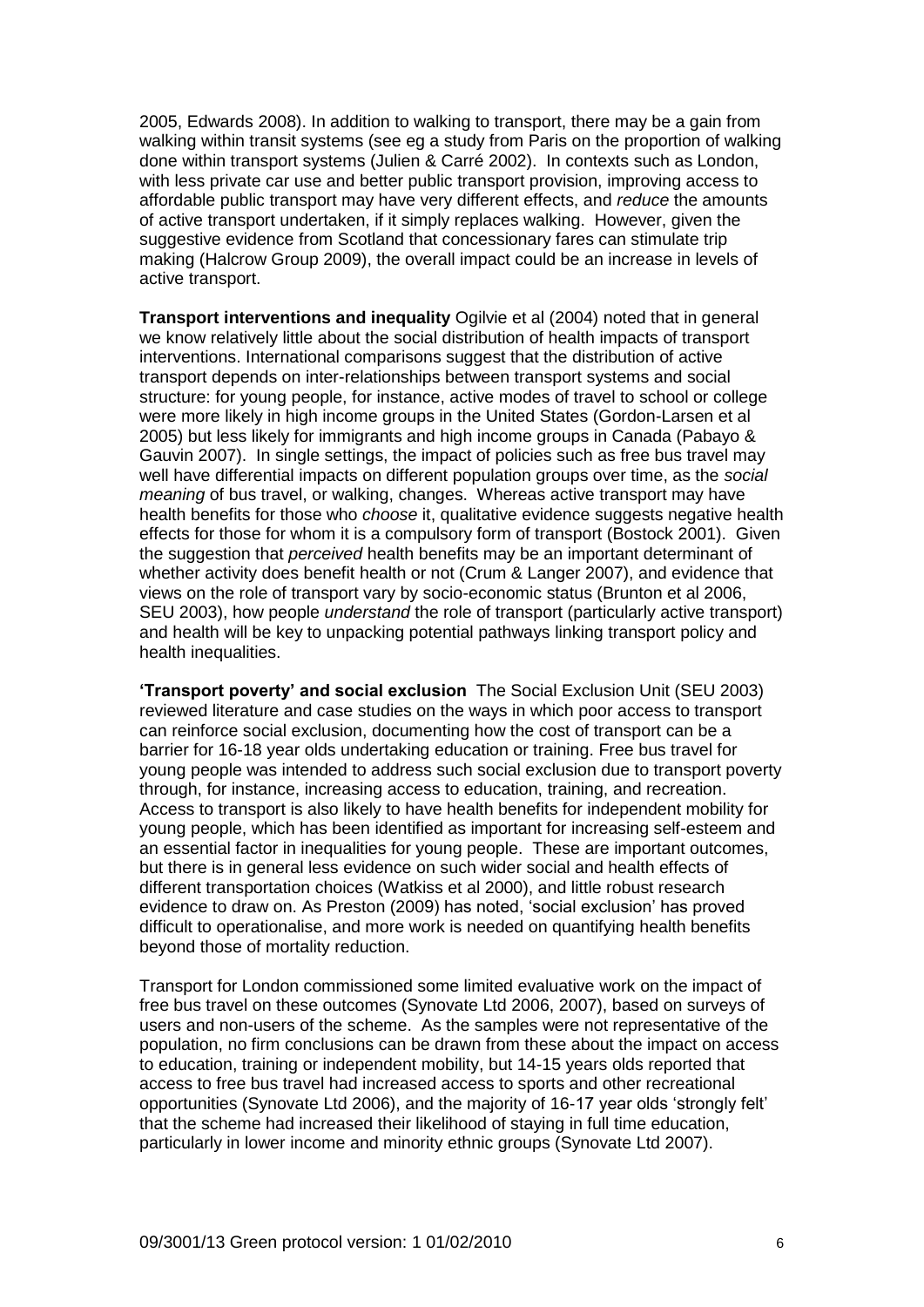**Updates of reviews** The literature review will be updated at project start, drawing on the wide range of health, transport and methodological expertise of the applicants, and including reviews using an appropriate search strategy to search the transport databases TRIS (Transport Research Information Service), IRRD (International Road Research Documentation), and TRANSDOC and relevant web sites of the road safety organizations.

# **2.2 Risks and benefits**

The introduction of free bus travel is, then, likely to have had a range of direct and indirect effects on public health and health equity, anticipated and unanticipated, positive and negative. Both risks and benefits are likely to have resulted from both the *increased availability* of transport to young people, and changes in the share of *modes* of transport used (eg, from walking to bus travel) by young people and others. We have reasonable evidence on which to hypothesise the direction of some of these effects, but rather weaker evidence for others, for which we will produce robust evidence for direction of effect where possible. The literature summarised above suggests a conceptual model of key causal pathways linking the intervention and health outcomes (see appendix), which would include the following major components:

**Impact on the determinants of health for young people**. These are likely to result from increased access to transport. Hypothesised benefits to wellbeing from reductions in "transport poverty" accrue from increased access to education, training opportunities, social support, recreation and independent travel. Many of these outcomes are under-researched, and there are no data providing direct measures on potential benefits for health. However, for 2005-06, the Active People Survey has data on the activity patterns (periods per week of moderate physical activity) of a little over 1500 16 to 18 year olds in London, and data will soon to be available from the second survey. Such evidence will provide useful data as background to the qualitative analyses, which we propose to use *to map the impact of free bus travel on the broader determinants of health. We will also investigate potential sources of evidence on outcomes such as increased access to education post-16 and increased participation in active recreation.* 

**Impact on the amount of active transport undertaken by young people**.

Although the Synovate Ltd (2006, 2007) surveys identified reported lower use of car transport for school journeys, they also identified that bus travel had replaced some walking. Reduced active transport may exacerbate the rise in overweight, obesity and other cardio-vascular risks (Frank et al 2004, Gordon-Larsen et al 2005, Hamer and Chida et al 2008). While active transport is being encouraged as both a route to reducing pollution in urban areas and increasing the health status of the population (TSO 2004, DfT 2004, TfL 2006), as suggested in the literature review above, it is as yet unclear how far the provision of public transport influences the amount of active transport undertaken in the UK. We hypothesise that extending free bus travel has reduced the amount of active transport undertaken by young people. However, given that in other settings, increased public transport access has increased levels of walking, it is possible that this intervention has stimulated trip taking, and had an overall positive impact on the levels of active walking. London has relatively good and detailed travel diary data, which will allow us to look at changes in transport mode use before and after the intervention and at differences across population groups. *We aim to measure the impact of the introduction of free bus travel on travel mode share, thus evaluating the impact of extending free bus travel to young people on active transport levels.*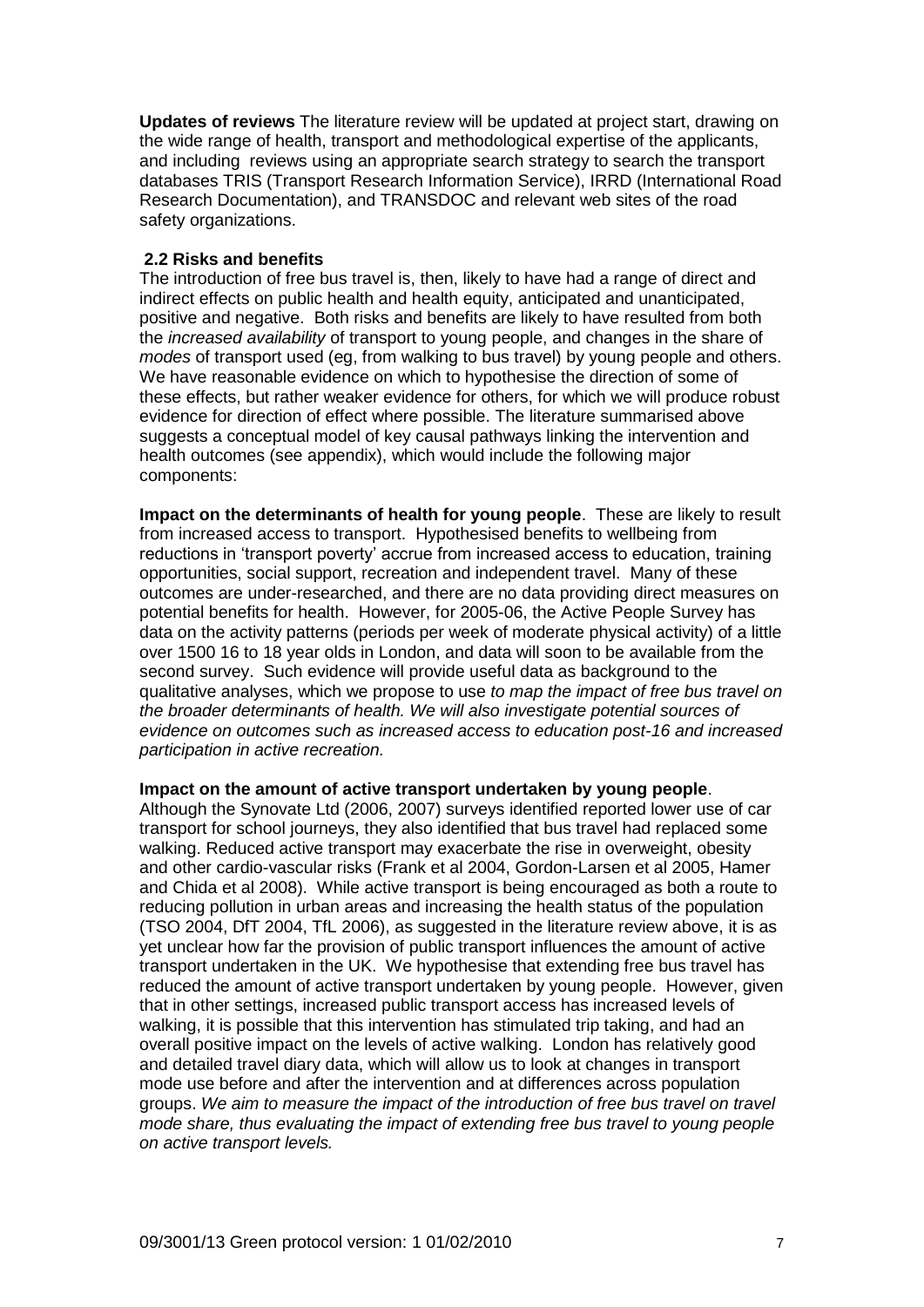**Impact on injury rates in young people**. In terms of potential direct effects on health, both increased access and change of mode are also likely to change young people"s *exposure to the risks of road traffic injury*, and (through potentially increasing the duration and range of their journeys) to assaults. We will explore the use of Bus Incident reports as a source of data on change over time in assaults, using methods that minimize the influence of potential variations in reporting practice. Injuries continue to be a key contributor to morbidity, mortality and inequalities in this age group (Edwards et al 2006, Edwards et al 2008). The effects of increasing access to transport in general and the effects of changes in mode of travel are likely to be bi-directional. Increasing access to and use of bus transport may lead to greater exposure over larger geographical distances, thus increasing risks of road injury or assault. However, changes in mode of travel, from walking or cycling to bus travel, may decrease exposure to road injury, given the evidence that (currently) in the UK, walking or cycling pose greater risks than other modes (Sonkin et al 2006). *We aim to measure the changes in road traffic injury and assaults following the introduction of free bus travel.*

**Determinants of health for older age groups** Changes to young people's travel behaviour could be hypothesised to have consequent effects on health and the determinants of health for other population groups. If larger numbers of young people are using buses, this may reduce willingness to travel for other users, either through direct exclusion (if buses are too full) or through "fear-based exclusion", with elderly people in particular reported to be concerned about personal safety and security (DfT 1999). The extension of free travel to under 18 year olds has exacerbated public concern about criminal damage, anti-social behaviour and assaults on buses, although it has been difficult to identify whether incidents have actually increased (London Assembly 2008). Concerns about young people and their contribution to "fear based exclusion" are certainly not new (DfT 1999), but it is unclear whether extending free travel for young people has contributed to reductions in wider population use of the bus network. *Using travel diary data, we will examine transport modal shifts in other age groups to identify trends over time in active transport. Qualitative research with older citizens will explore their accounts of links between young people's access and their own bus use.*

### **2.3 Rationale for current study**

*Need for research* Wanless (2004) and others (Ogilvie et al 2006) have suggested that opportunities to learn more about the effects of policies (such as transport and other social policies) on public health need to be seized if the public health evidence base is to develop. The introduction of free bus travel to young people in London provides a unique opportunity to understand the health promoting and health damaging effects of a policy intervention and to contribute to methodological development in relation to evaluating the public health impact of interventions in complex settings. A key challenge is to develop methods for assessing health impact in the absence of RCT evidence. In many cases, **natural experiments** are likely to provide the best available evidence despite problems of confounding (Craig et al 2008). Such opportunities arise rarely.

In this case study, we have the opportunity to exploit relatively robust data sets (for instance, more detailed travel diary data than available for the rest of the country, and more complete road traffic injury data) in order first to address some key empirical questions that are currently underexplored. These include whether extending public transport provision in a UK setting increases or decreases active transport. In this context of increasing policy interest in the health effects of transport interventions, this is an important issue. Second, this team brings together an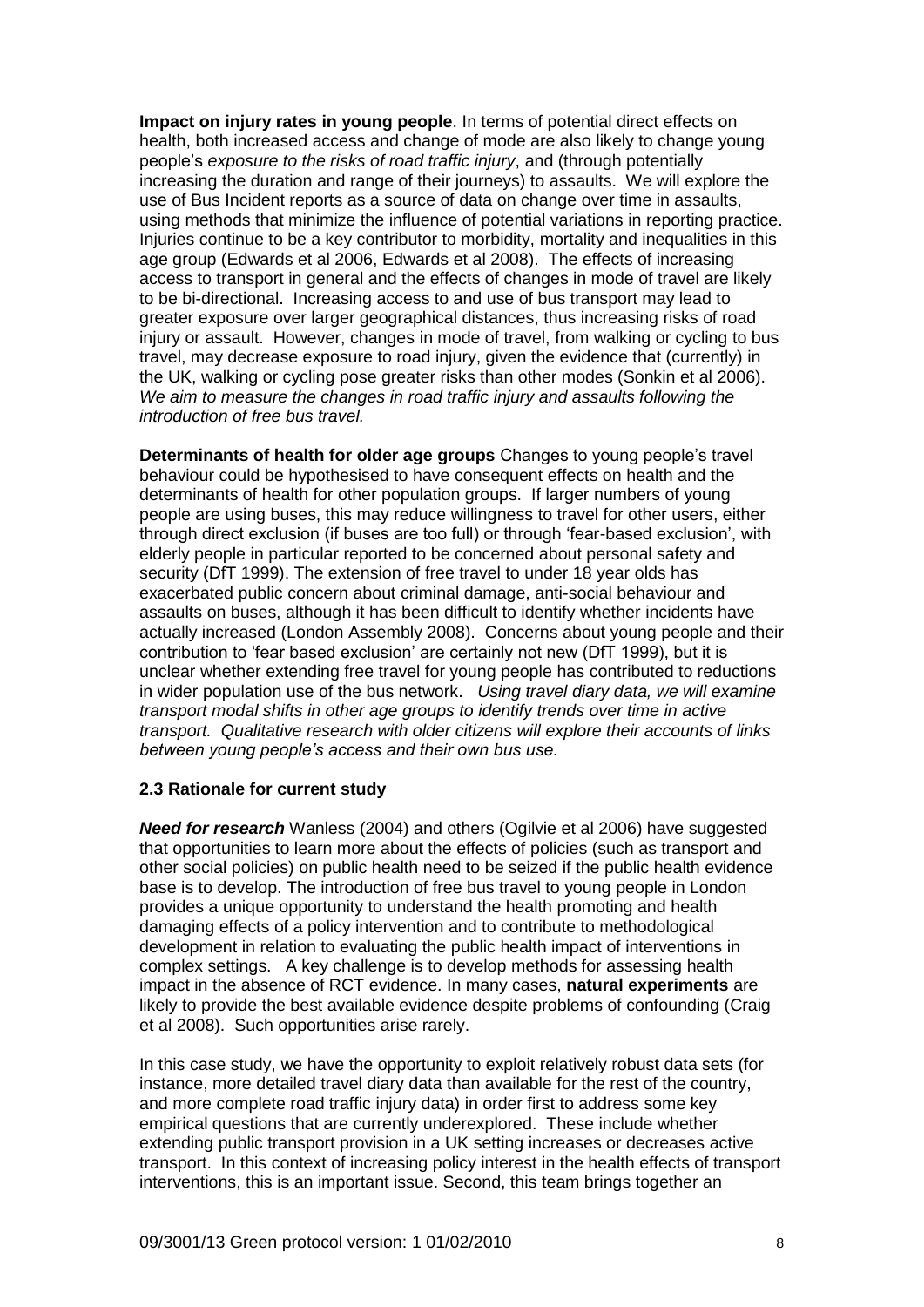established group that have been working on methods for evaluating public health interventions in complex systems with an internationally recognised group of transport economists, drawing on the well-developed methods for evaluating the economic costs and benefits of transport policies. This provides a significant opportunity to strengthen the health economic evaluation of such interventions.

**The setting** London is unique in its transport systems, with a faster growth in bus transport than other parts of the UK, and lower levels of car ownership. It also has a unique regional governance of the system (through the Mayor of London"s duty to develop transport policies). The policy and infrastructure context (co-interventions, policy imperatives, bus availability) of the intervention will be carefully described in our outputs. Although, as with all single case studies, the specific empirical findings are likely to have limited generalisability in a narrow sense, there are good grounds for assuming a high degree of conceptual generalisability from this study. First, single case studies can demonstrate the possible. The Report from the Committee of the Social Determinants of Health (WHO 2008), for instance, cited the London congestion charge as an example of a transport policy with public health benefits. Second, lessons learnt from London are likely to be closely followed by other urban centres on issues such as the potential implications of policies that aim to increase bus travel. Third, methodologically, this case study will generate considerable knowledge of the strengths and weaknesses of secondary sources for evaluating public health outcomes; methods for integrating data to strengthen the credibility of causal pathways; and designs for strengthening causal inference through appropriate internal comparisons.

### **3. Research objectives**

To develop our understanding of how travel access affects the indirect or **broader determinants of health**, we aim to explore the likely effects through qualitative work mapping young people"s and older citizens" experiences and views. Integrated with the quantitative findings, this will contribute to identifying plausible causal pathways that link transport to health.

To assess the public health impact of free bus travel we need first to identify changes in travel behaviour, to estimate the impact on a key **determinant of health** (active transport) and on potential travel exclusion for both young people themselves, and for other age groups in the population. Second, we need to identify changes to injury rates for 12-15 and 16-17 year olds before and after Sept 2005 and 2006 respectively in order to estimate the impact on **direct health outcomes** for these age groups. We then need to account as far as possible for confounders through appropriate population, place and time comparisons. With robust estimates of the effects on injury and active transport, we can then develop methods for economic evaluation. The objectives of the study are therefore to:

- 1. Determine the causal pathways that plausibly link transport interventions and young people"s health;
- 2. Identify the ways in which young people and older citizens understand the role of bus and other transport mode access in facilitating and constraining their wellbeing;
- 3. Assess the impact of free bus travel for 12-17 year olds on their use of bus and other transport modes;
- 4. Assess the impact of free bus travel for 12-17 year olds on the use of bus and other transport modes by older age population groups;
- 5. Identify changes in the incidence of injury in young people after they had access to free bus travel;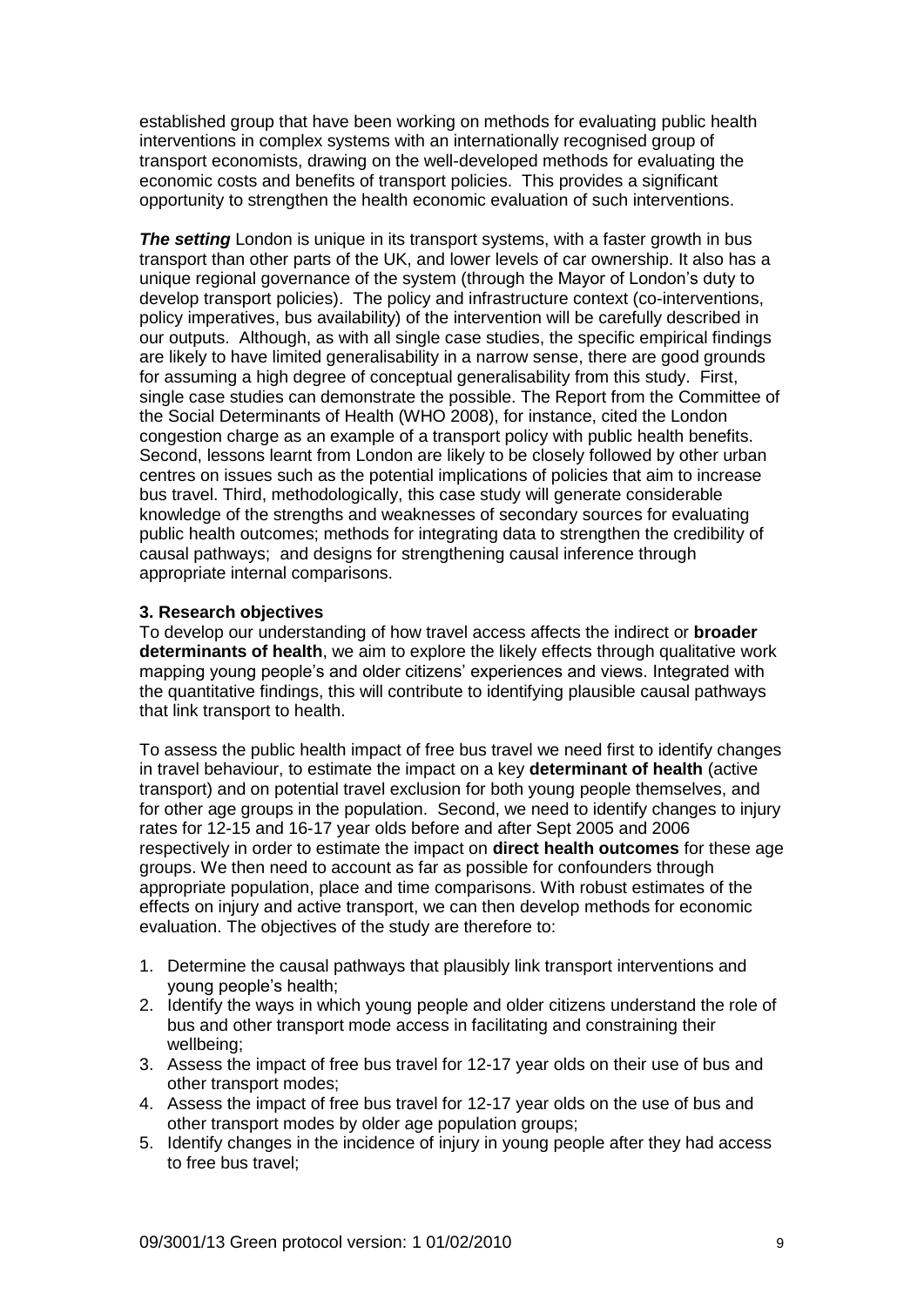6. Investigate, develop and apply a method for conducting an economic evaluation of the health impacts from introducing free bus travel for young people in London and other similar social interventions.

# **4. Research design**

# **4.1 General design issues**

This mixed-methods study will essentially track a natural experiment (Petticrew et al 2005). It aims to integrate a range of data sources and methods of analysis within a quasi-experimental design in order to evaluate the impact on public health of the introduction of free bus travel for young people in London. In order to develop a detailed causal pathway model, and evaluate the positive and negative impacts on health, we will use a combination of methods. First, qualitative research will be used to explore young people's and older citizens' perspectives. Second, secondary analysis of existing data sets will be used to determine the impact of the intervention on travel behaviour (modes of transport used) and active recreation to identify the likely impact on active transport. Third, secondary analysis of police data and Hospital Episode Statistics will be used to assess the impact of free bus travel on injury outcomes (transport injuries and assaults). Working with our advisory group, these data sources will be integrated to develop plausible causal pathways linking transport and the broader determinants of health. Finally, we will draw on the growing body of evidence on monetary values for health effects (eg injuries, assaults and changes to levels of active transport) to develop and conduct an economic evaluation of the key health outcomes identified by this case study.

The general design of this evaluation equates to an untreated control group design with pre- and post-test in Cook and Campbell's terminology, which they note is the most frequently-used interpretable quasi-experimental design. However, within each aim (see below) we propose methods to increase the credibility of causal inference. These will utilise best practice in the design and analysis of observational studies to minimise threats from confounding, and increase the credibility of causal attribution. We will examine aspects of internal consistency of evidence (whether intervention effects are similar in different age groups, and across more than one outcome); specificity (facilitated by comparison of changes in London with other cities and in London taking account of national background trends); and coherence (addressed through cross-reference to existing studies and knowledge of the determinants of active travel, and through the new qualitative data). Evidence for some outcomes (eg injuries) will be stronger, given there is sufficient data to conduct interrupted time series analyses. Causality is also determined by the observed strength of association which will be assessed at the analysis stage. Glasziou (2007) and others for example provide guidance on the interpretation of effect size data from observational studies when RCTs are not possible. The examination of Dose-Response relationships will strengthen the credibility of interpretation, and these will be estimated by the use of proxy measures of bus access, such as SOA level Public Transport Accessibility Levels. Qualitative data derived from a range of stakeholders will also permit examination of "local history" explanations for any observed differences. GIS methods will be used to describe in detail the transport environment across the study area.

# **4.2.Methods**

# **4.2.1 Methods - Aim 1**

*To determine the causal pathways that may plausibly link transport interventions and young people's health.*

In addition to adding to much needed evidence in the field of transport, this study will contribute to methodological development by: identifying and reviewing available and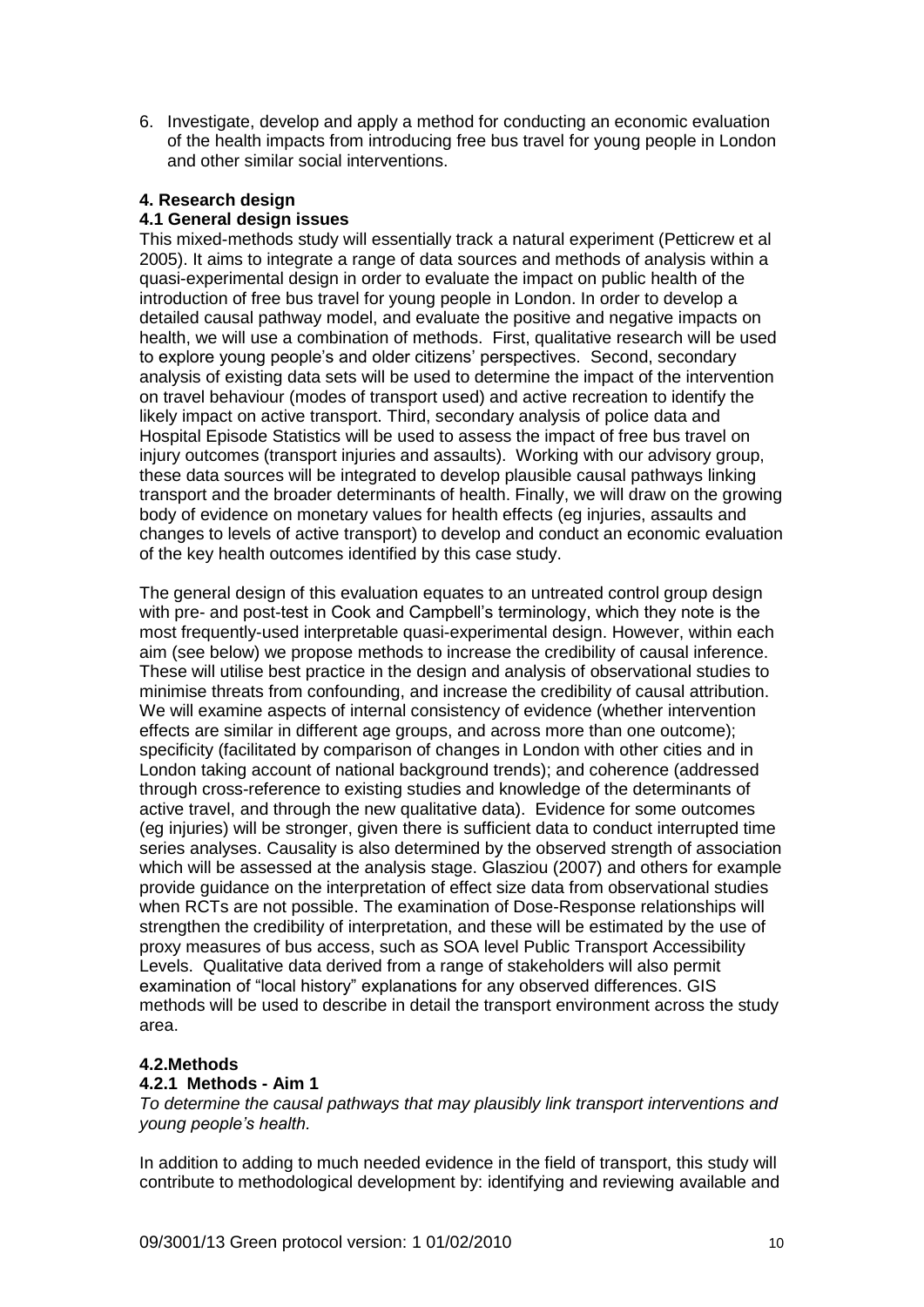robust sources of data that can be used to estimate public health gain; identify and assess methods for addressing known biases in observational studies (eg, setting out clear *a priori* hypotheses, using appropriate comparator data sets to address known confounders, use of multiple data sources) and develop understanding of causal attribution in non-RCT designs through integrating qualitative and other data sources.

The approach will involve using the qualitative data which describes (among other things) the choices young people make about transport, and the influences on their travel behaviour; observational data; interviews with other stakeholders; and quantitative data on the actual changes in transport behaviour. These will be integrated into a general model describing the relevant causal pathways and the specific mechanisms. This is consistent with recommendations from Shadish et al. (2002) on the use of qualitative and quantitative data to support the development of generalised causal inferences from experimental and quasi-experimental studies. They describe how observational/ethnographic methods and statistical models incorporating independent, dependent, mediating and moderating variables can be integrated (as we intend in this study), with the purpose of exploring potential explanations and pathways. While no study is in itself intrinsically generalisable to all settings, generalisations can be rendered more causally convincing if they explore detailed pathways, mechanisms, and outcomes, as we seek to do in this project. This applies as much to experimental as to non-experimental evaluative studies. However if this process of describing mechanisms is done thoroughly, then common underlying processes may be identified which may be relevant to similar interventions in other settings (such as other cities).

It can be argued that London is unique and the findings are not generalisable. However the same argument can be made about *any* evaluation of a social intervention, in any setting, randomised or otherwise. But while contexts, settings and indeed the intervention itself may vary, this does not mean we should not seek to learn about the processes and impacts of individual interventions. In short, each new evaluation then contributes to the wider public health evidence base – illustrating the range and size of positive and negative impacts, their social distribution and the potential mechanisms by which these were achieved; this information can then inform subsequent decision-making about similar types of intervention, and can inform the methods of future evaluations.

As we intend to use both descriptive (qualitative) and quantitative synthesis, we will use developing narrative synthesis methods to report results from diverse sources (Arai et al 2005).

### **4.2.2 Methods - Aim 2**

*To identify the ways in which young people and older citizens understand the role of bus and other transport mode access in facilitating and constraining their wellbeing.*

The secondary data will provide a detailed analysis of changes in transport behaviour and injury outcomes in the London population, compared with others where appropriate, from which we can identify public health gains and losses. However, the pathways linking transport choices, transport behaviour and the determinants of health are complex and multi-directional. The **qualitative component**, which will inform and be informed by the quantitative analysis, aims to explore young people"s accounts of the impact of the transport on the broader determinants of health, and identify (from analysis of those accounts and additional data from other users and key stakeholders) plausible pathways by which policy, access and behaviour interact to constrain and facilitate wellbeing. Understanding how young people"s perceptions of risk and safety interact with other criteria (eg availability and cost of transport) in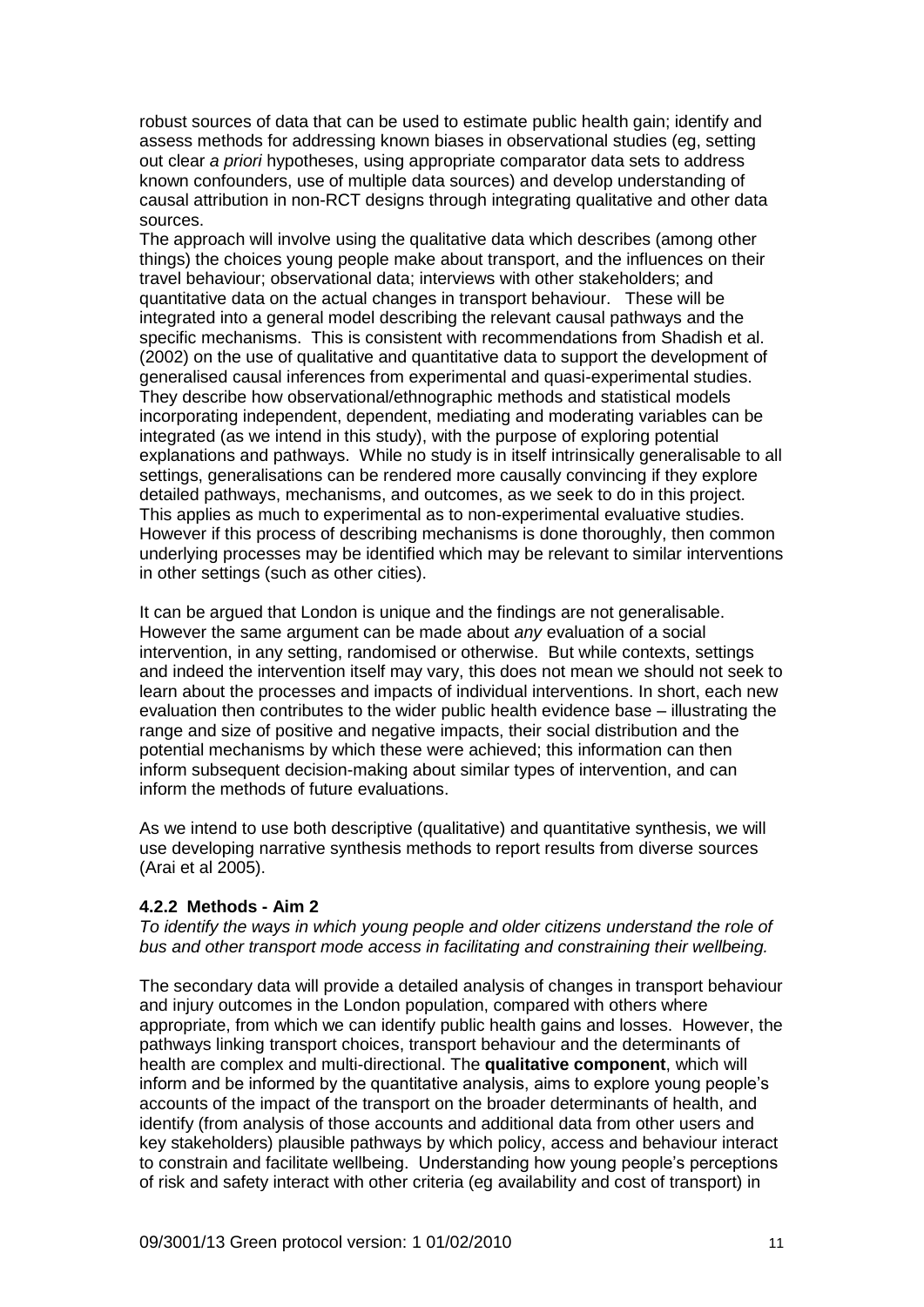their decisions about modes of transport is essential if we are to identify: barriers to active transport; how access to travel may change access to both healthy and unhealthy public spaces; exposure to risks of assault, injury or other harm. For young people, independent travel presents opportunities for: access to education, employment, goods and services; both health promoting and health damaging social networks and the development of autonomy and self-confidence. It also presents a set of risks to be managed, particularly in urban areas where the risks of assault or road danger are perceived as high.

Previous research has identified some of the constraints acting on young people"s travel in urban areas; the complex strategies young people adopt both to maximise their own safety whilst travelling independently and to allay parental fears about their independent travel (Brunton et al 2006, Jones et al 2000); and has identified the need for more research on the structural determinants of risk exposure (Thomas et al 2007). The qualitative component of this study will use a combination of individual interviews, group interviews and observation to map how transport use is related to: opportunities for independent travel; social inclusion; health promoting activity and risks to health.

Although the primary focus of this study is on the public health implications for young people, we also aim to capture the potential impact on other population groups. The qualitative component will focus on older people, for two reasons. First, those aged over 60 also have access to free travel, through Freedom Pass issued by local authorities in London. Second, concerns have been expressed (although to our knowledge, these are not evidence-based) about the possible effects specifically on older people"s access to bus travel resulting from increased access for young people (eg from over-crowded buses, or fear-based exclusion).

*Sample* The aims of the sampling strategy are to recruit a maximum variation sample (in terms of those variables likely to shape experiences and accounts, such as transport availability, gender, age, ethnicity, disability, area deprivation). We will do this by selecting four contrasting areas of London (selected to include "bus rich"/"bus poor" areas of contrasting area deprivation from inner and outer London) and theoretically sampling young people within those areas. We aim to recruit young people to the research team via social networking web sites (eg FaceBook groups) who can help with recruitment for different population groups, as well as recruiting through conventional community networks (eg sports clubs, community organisations, supplementary schools), and through a young people"s involvement project in an inner London borough. Drawing on "theoretical sampling" techniques (in which early data analysis is used to suggest later sampling decisions, and where later data is used to "test" emerging hypotheses) we plan to sample to the point of saturation (when additional data adds little to ongoing analysis), with an estimate of up to **50 young people** in individual (or pair, if participants prefer) interviews and **8 group interviews** (of around 5 participants, N=approx 40 participants) would achieve this. We aim to use both individual and group interviews, as individual interviews are more likely to generate detailed accounts of sensitive information around perceived risks and health impacts, whereas group interviews (particularly if using natural groups) access more normative accounts of behaviour and the ways in which participants" understanding of transport and health is socially generated.

Recruitment of **older citizens** in the same areas will also be carried out in ways designed to obtain a maximum variation sample include both "younger" and "older" over 60 year olds in outer and inner London boroughs likely to have been affected by bus use by other groups. Recruitment of individuals will be through community groups, and for those more socially isolated through "park bench" approaches and on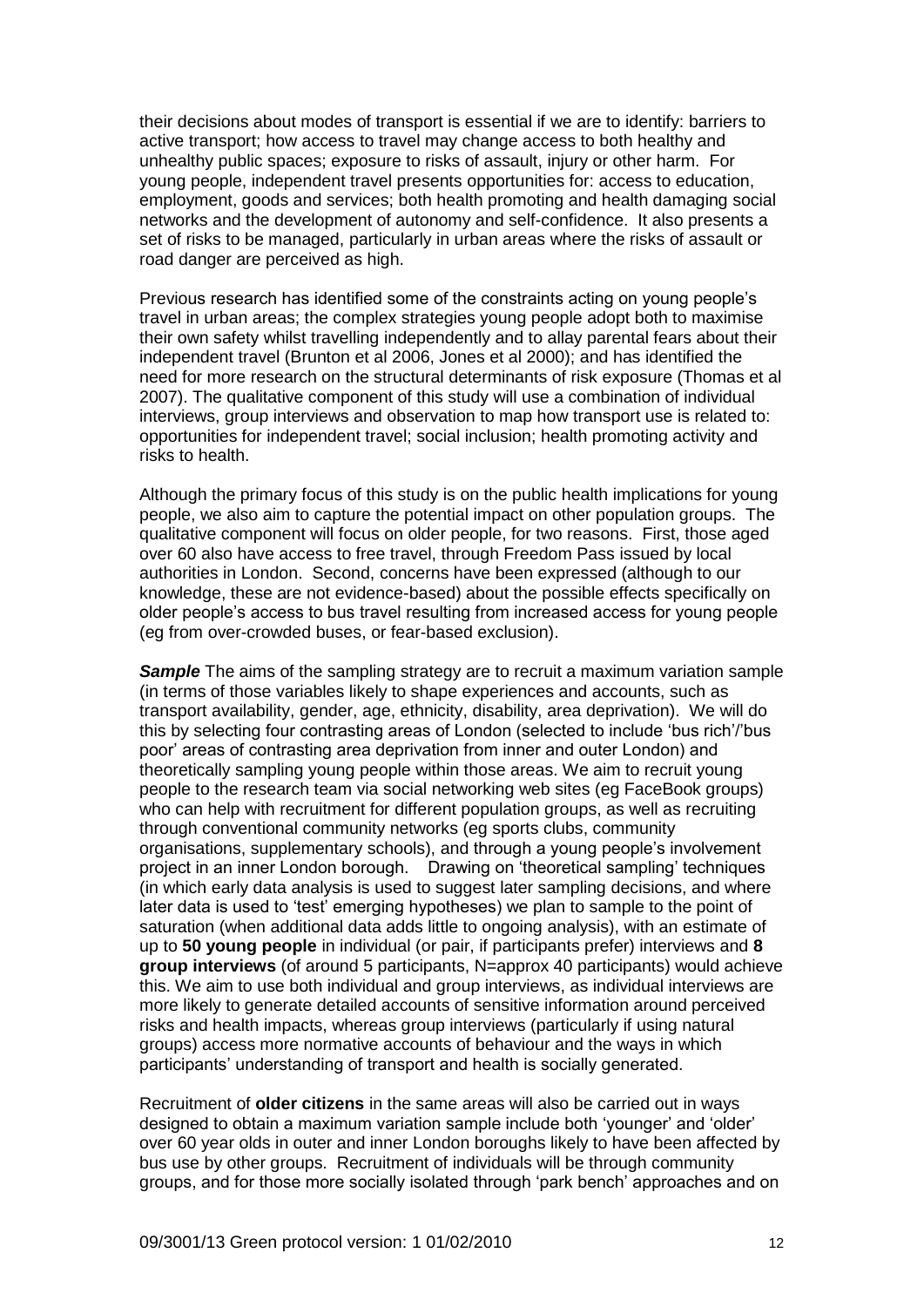buses. These approaches will be made by an experienced researcher (HR). Again, we will sample to saturation, with the expectation that this will be reached by including around 25 individuals.

*Data generation and analysis* Pilot work carried out as part of a study for TfL (Steinbach et al 2007) suggests that: well designed interviews are a productive way to generate data on young people"s experiences and accounts of transport; that this was a topic of interest to them and that there were variations in accounts from those across London"s diverse ethnic communities. Interviews will begin with narrative questions focusing on how young people manage transport within their daily lives. Later parts of the individual and group interviews will be more semi-structured, including questions related to how:

- Participants understand and manage the opportunities and risks posed by different transport modes;
- Accounts of risks and opportunities are related to the broader determinants of health;
- Access to free bus/tram travel in London affects reported travel behaviours and risk management strategies.

An essential element will be **observational ethnographic data**, generated by observation of transport behaviour in everyday life in public spaces, including bus travel (in and outside school hours) to capture what people do, as well as what they say they do, and informal interviews with other transport users, parents, and other stakeholders. Analysis of all qualitative data will use principles of the constant comparative method (Strauss 1987), including detailed use of open coding on early data, development of conceptual coding schemes and an iterative approach to hypothesis generation and testing. Our experience is that for policy orientated research, an approach which goes beyond thematic analysis is vital for generating both valid and useful theory for practice.

# **4.2.3 Methods. Quantitative analyses: Aims 3, 4 and 5**

- *To assess the impact of free bus travel for 12-17 year olds on their use of bus and other transport modes (including active transport i.e. walking and cycling);*
- *To assess the impact of free bus travel for 12-17 year olds on bus transport and other transport modes by older age groups.*
- *To determine changes in the incidence of injury in young people after they had access to free bus travel*

Quantitative data series are available for London on use of transport, including walking and cycling (London Area Travel Survey (LATS), London Travel Demand Survey (LTDS)), and injuries (Stats19 road injury data, Hospital Episode Statistics (HES)). These allow analyses of change in important outcomes following the introduction of the free bus and tram travel scheme. The quantification of change will be based on before-after comparisons using two time points: (i) the introduction of free bus travel in London to children <16 years in September 2005 and (ii) its extension to those under 18 years in September 2006. To minimize possible bias arising from changes over time in the completeness of data recording, for most analyses we propose to compare the changes in the relevant outcomes in the under 18s (under 16s) with those observed at other ages: a *change-on-change* analysis. Although this carries some penalty in terms of statistical power, the comparatively large number of events at other ages means the penalty is modest, while achieving a gain of reduced potential for bias. We will examine the following outcomes: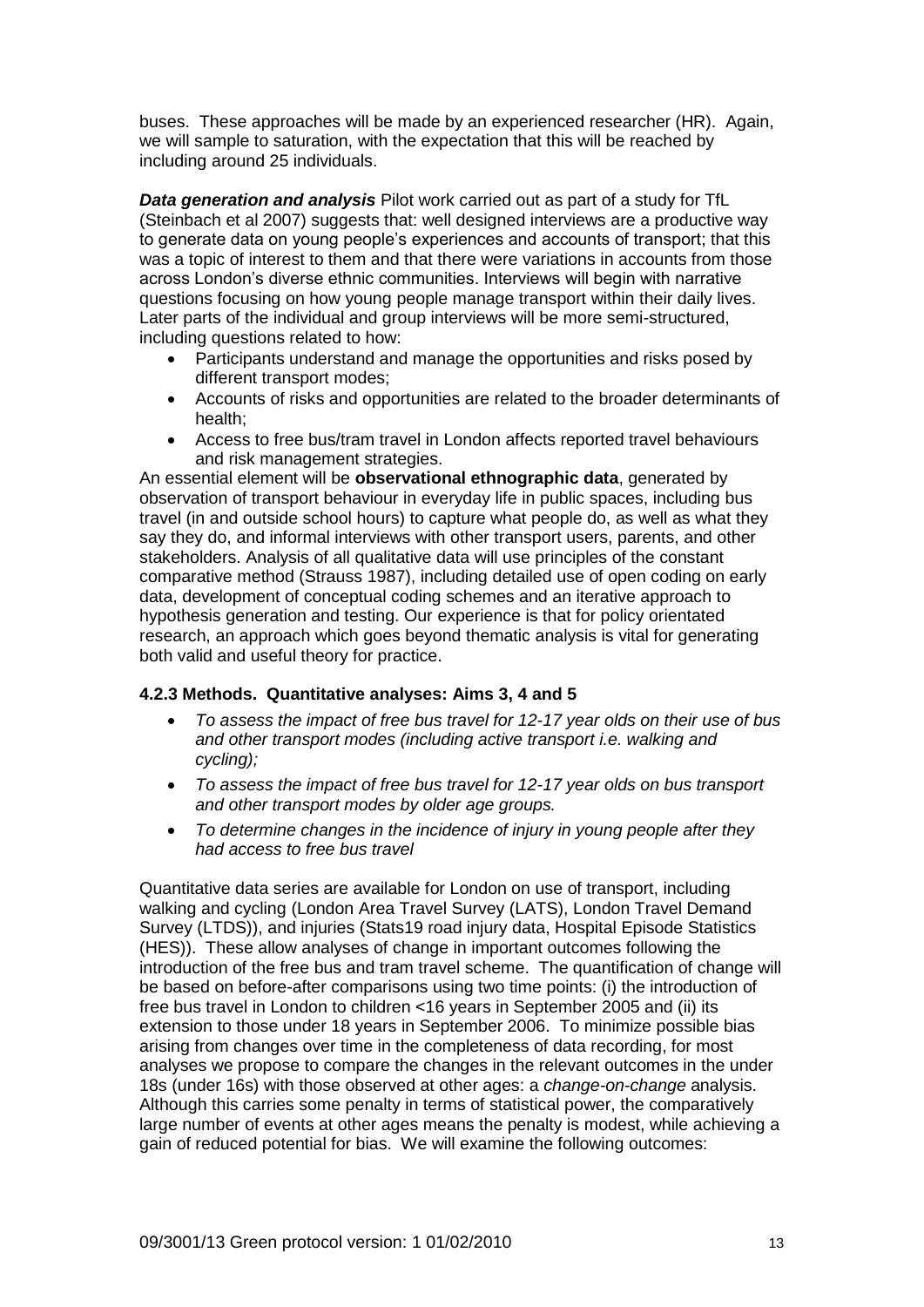- the frequency and distance of **active transport (i.e. walking and cycling)** in those aged 12–17 years ;
- the frequency of **bus use and the distance travelled by bus**, in those aged 12–15 and 16–17 years;
- the **frequency of bus travel** and the distance travelled by bus in other age groups;
- the **incidence of intentional and non-intentional injuries** in young people aged 12-17.

| rable 1. Available sample sizes or main secondary | 2001           | 2002             | 2003           | 2004           | uuw oolo<br>2005          | 2006           | 2007     | 2008     |  |  |
|---------------------------------------------------|----------------|------------------|----------------|----------------|---------------------------|----------------|----------|----------|--|--|
| FREE BUS/TRAM                                     |                |                  |                |                | $<$ 16s                   | $<$ 18 $s$     |          |          |  |  |
| <b>SCHEME</b>                                     |                |                  |                |                |                           |                |          |          |  |  |
|                                                   |                | Pre-intervention |                |                | Post-intervention periods |                |          |          |  |  |
|                                                   |                |                  |                |                |                           |                |          |          |  |  |
| London Area                                       |                |                  |                |                |                           |                |          |          |  |  |
| Travel                                            |                |                  |                |                |                           |                |          |          |  |  |
| Survey                                            | 30,000         |                  |                |                |                           |                |          |          |  |  |
| (LATS)                                            |                |                  |                |                |                           |                |          |          |  |  |
| [number of                                        |                |                  |                |                |                           |                |          |          |  |  |
| households]                                       |                |                  |                |                |                           |                |          |          |  |  |
| London Travel &                                   |                |                  |                |                |                           |                |          |          |  |  |
| Demand Survey                                     |                |                  |                |                | 5,000                     | 8,000          | 8,000    | 8,000    |  |  |
| (LTDS) [number of                                 |                |                  |                |                |                           |                |          |          |  |  |
| households]                                       |                |                  |                |                |                           |                |          |          |  |  |
| <b>National Travel</b>                            |                |                  |                |                |                           |                |          |          |  |  |
| Surveys (NTS)                                     | 9,000          | 9,000            | 9,000          | 9,000          | 9,000                     | 9,000          | 9,000    |          |  |  |
| [number of                                        |                |                  |                |                |                           |                |          |          |  |  |
| households]                                       |                |                  |                |                |                           |                | Not yet  | Not yet  |  |  |
| Stats19 [persons]                                 | 45,000<br>(7%) | 41,000<br>(7%)   | 39,000<br>(7%) | 35,000<br>(7%) | 32,000<br>(7%)            | 29,000<br>(6%) | analysed | analysed |  |  |
| (percent in 12-17<br>years)                       |                |                  |                |                |                           |                |          |          |  |  |
| Hospital Episode                                  | 100k           | 100k             | 100k           | 100k           | 100k                      | 100k           | 100k     | 100k     |  |  |
| <b>Statistics</b>                                 | (350)          | (350)            | (350)          | (350)          | (350)                     | (350)          | (350)    | (350)    |  |  |
| (external cause                                   |                |                  |                |                |                           |                |          |          |  |  |
| admissions in                                     |                |                  |                |                |                           |                |          |          |  |  |
| London)                                           |                |                  |                |                |                           |                |          |          |  |  |

*Travel patterns: LATS, LTDS*. We will use data collected five years before the interventions in the 2001 London Area Transport Survey (LATS), and data from the 2005–2007 London Travel Demand Surveys (LTDS) for the post-interventions period. The LATS and LTDS surveys collect comparable travel data sets based on daily travel diaries, using comparable sampling designs. The 2001 LATS included 30,000 households and LTDS included 5,000 households in 2005, with a further 8,000 households annually since 2006. Every person aged over 5 years living in each household is asked to complete a one-day travel diary that records the starts, interchanges and ends of every trip made on that day. In 2001 LATS there were 360,389 interchanges (parts of trips) made by 67,252 individuals. With similar levels of travel in 2005–2008 we expect data to be available on over 250,000 travel interchanges made by 47,000 individuals. Journey times are collected in both LATS and LTDS. Journey distance is estimated using the start-point, interchange and endpoint of each trip (these locations are geo-coded and "crow-fly" distances are easily calculated). For the travel patterns, comparisons will also be made with data from the National Travel Survey (NTS, Department for Transport). This national survey includes samples of approximately 9,000 households each year, including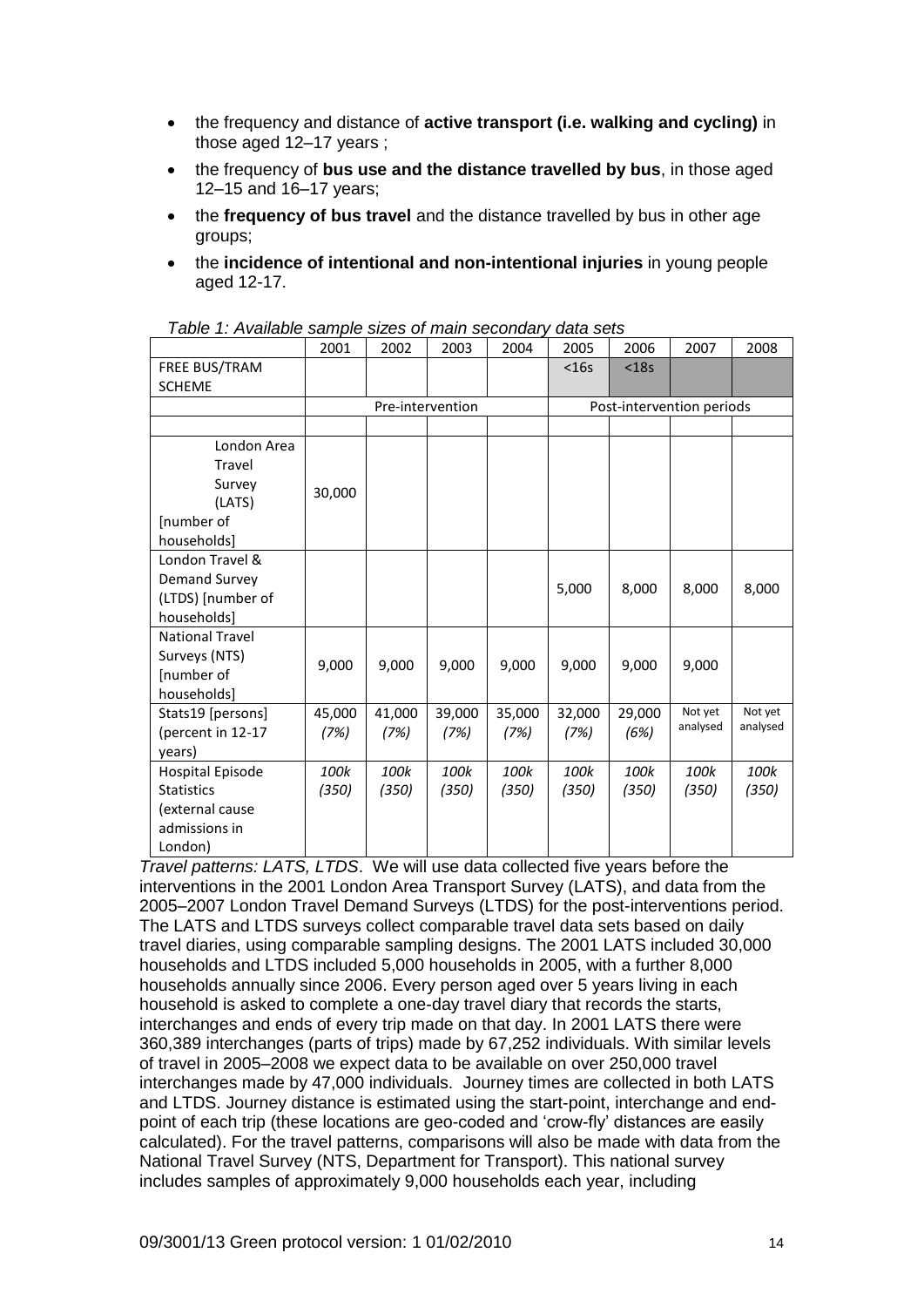approximately 20,000 individuals, with data from seven day travel diaries for each individual. The inclusion of NTS data will enable us to assess whether trends in main travel modes nationally and in other urban areas differ to those used as main modes in London.

*Travel-related injuries and assaults: Stats19, bus incident reports, HES.* **STATS19 road injury data,** the official dataset of human death and personal injuries from road traffic crashes on the public highway in the UK**,** are available for each year of the study (to 2009). We will analyse casualties among young people travelling as pedestrians, cyclists, car occupants and bus occupants, and by severity of injury ("Fatal" or "Serious" (hospital admission), and "Slight" - minor injuries).

STATS19 data remain the richest source of information on road traffic injuries in England, and are an essential component of assessments of transport effects on injury events. Although there is recognised to be a degree of under-reporting in STATS19 data, the completeness in London is estimated to be around 87%, and the change-on-change analysis will help to minimize bias arising from year-to-year variations in completeness. Comparatively long series of Stats19 data are available and our experience has demonstrated the value of using these longer series, stratified by key factors, to derive more accurate estimates of the relevant trends and step effects. Differences in these between socio-demographic strata *within* London are likely to be an important element of the interpretation of the quantitative data. Published analyses of national data will be used to estimate national and urban area background trends in injury rates.

The utility of **bus incident reports** and other data sets will be examined for the potential to identify changes in assaults, if the known problems of reporting bias can be addressed. If feasible methods for evaluating transport interventions are to be developed, it is essential to generate knowledge about the uses and limitations of routine data sets for evaluating outcomes.

An extract of **Hospital Episode Statistics** (HES) will be obtained for England covering the period 2001 to 2009. We will identify all London residents using census super output area (SOA) code of residence. We will analyse hospital admissions due to all ICD external causes of injury, and specifically those external causes directly influenced by transport access (e.g. transport injuries, assaults). Comparisons will be made with admissions for other external causes that are not plausibly linked to transport policy change (e.g. poisoning, falls, self-harm). We will include all admissions, given that restricting our case definition by injury severity will greatly reduce the sample size available, but will conduct a sensitivity analysis using only severe injury admissions to test whether differential admission rates by external cause over time may have introduced bias (e.g. due to differences in admissions policy) .

**Analysis.** For all outcomes, the principal analysis will be the comparison of the change before and after September 2005 (for those aged 12-15), and before and after September 2006 (for those aged 16–17 years). These changes will be compared with similarly-defined change at other ages. Where relevant, appropriate denominator populations (ONS population projections) will be used to allow for differences between years in the number of young people at risk. Robust standard errors will be calculated, clustering on borough to allow for similarities of outcome at that geographical level. We will also explore the use of other multi-level modelling methods to allow for other forms of data hierarchy relating to spatial variation in bus service provision.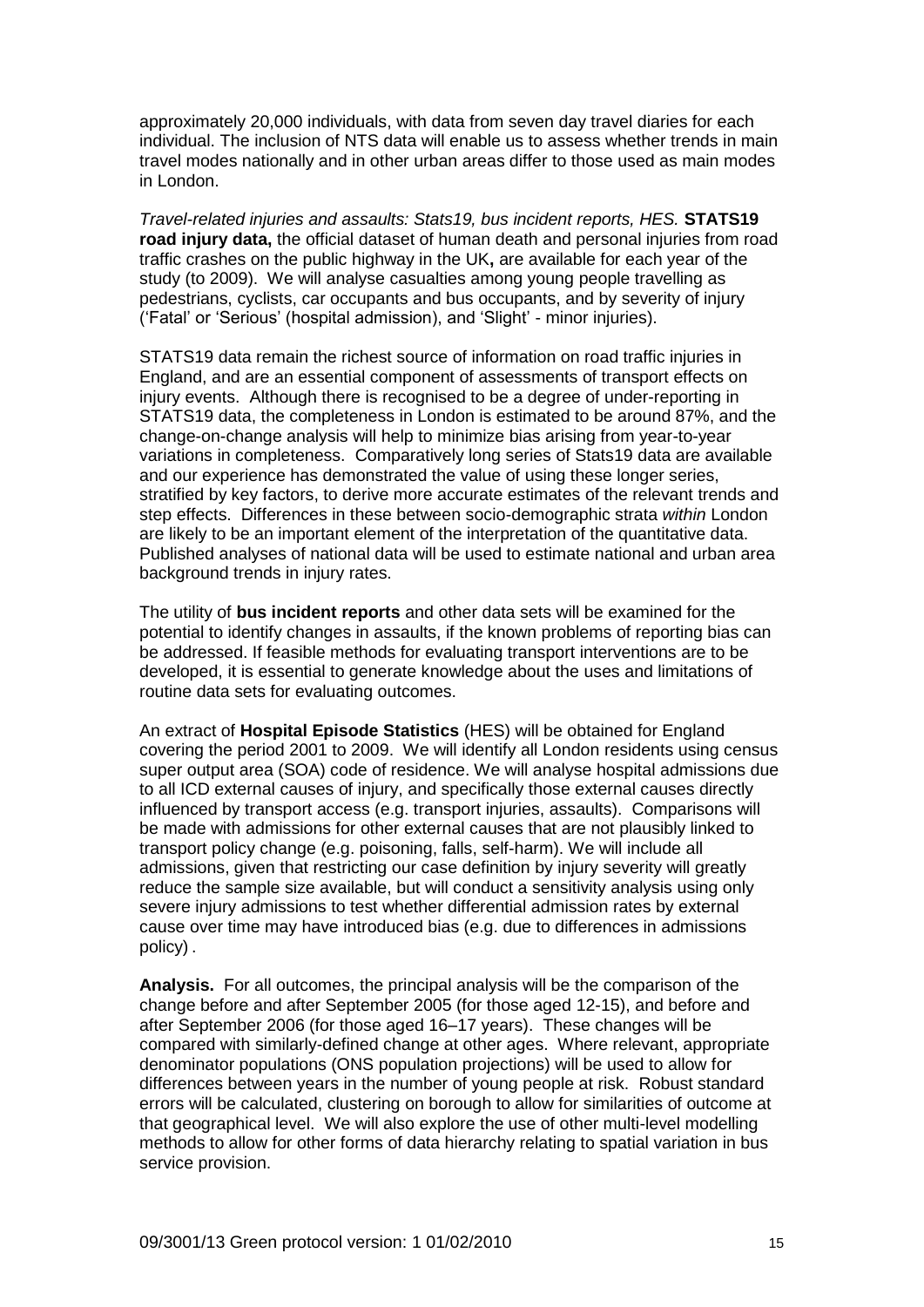To assess the impact of the interventions on transport (including active transport) we will compare mean times and distances, as well as the percentage of short distance trips travelled by the relevant mode (walking, cycling, bus, car). We will also estimate changes in amounts of travel on journeys to work or school in people aged under 18 years (to assess potential increased access to education).

For all outcomes, we will investigate evidence for variations by socio-economic group or household income and, where possible, by ethnicity (to address questions of impact on inequalities), although power will be limited for most such sub-group analyses.

## **Sample size** *Example of power to detect changes in distance of trips made by bus and walking*

Provisional 2001 estimates of the distances of trips made by young people by bus and by walking are shown below. With 3,000 young people in the sample before and after the intervention, the study will have 80% power to detect a 10% reduction in the average daily distances walked by young people (from an average 0.91 km per day to 0.82 km per day) at a 5% significance level. Similarly, the study would have 98% power to detect a 10% increase in the distance of bus travel from an average of 4.33 km per day to an average 4.76 km per day. For transport-related injury, the study would have 80% power to detect a 10% change, or 90% power to detect a 12% change significant at the 5% level. Statistical power is inevitably more limited for subgroup analyses, but for example there is 90% power to detect a 15% change in average distance travelled by bus by young people *within the most deprived quartile*.

|                                             | 12–15 vears  | $16 - 17$ years | Total      |
|---------------------------------------------|--------------|-----------------|------------|
| Number in sample                            | 3,150        | 2,300           | 5,450      |
| Average distance per bus trip (km) [SD]     | 4.19[4.4]    | 4.51 [3.8]      | 4.33 [4.1] |
| Average distance per walking trip (km) [SD] | $0.87$ [1.2] | $0.95$ [1.35]   | 0.91[1.26] |

*Table 2: Average distances by mode for Londoners aged 12-17 years (LATS 2001)*

# **4.2.5 Methods - Aim 6**

*Investigate, develop and apply a method for conducting an economic evaluation of the health impacts from introducing free bus travel for young people in London and other similar social interventions.*

In the field of transport there is a strong body of literature focusing on evaluating the costs and benefits of transport strategies and interventions from the perspective of the economy, environment and social aspects. In terms of evaluating the range of impacts on health from an intervention the literature is less focused, but increasing. The aim of this task will be to develop and apply an evaluation method that will allow policy makers to evaluate the impact on health and injury from this intervention. Firstly, a background review will be conducted focusing on how health has been included in the evaluation of transport policy interventions (including WHO (2008), Bickel et al (2006) and DfT (2004b)) to identify the main methodological options and recommend an approach for this study.

The evaluation will draw on the well established literature on values associated with slight, serious and fatal injuries (DfT, 2009a), Home Office (2005) values used for crime (including assault) and the emerging literature on the health effects from changes to walking and cycling (DfT, 2009b). The quantitative work in aim 5 (incidence of injury) and 3 and 4 (changes in active transport) will be used as key inputs into the evaluation. This will be combined with an assessment of the cost that has been incurred by TfL as a result of introducing concessionary fares (eg from lost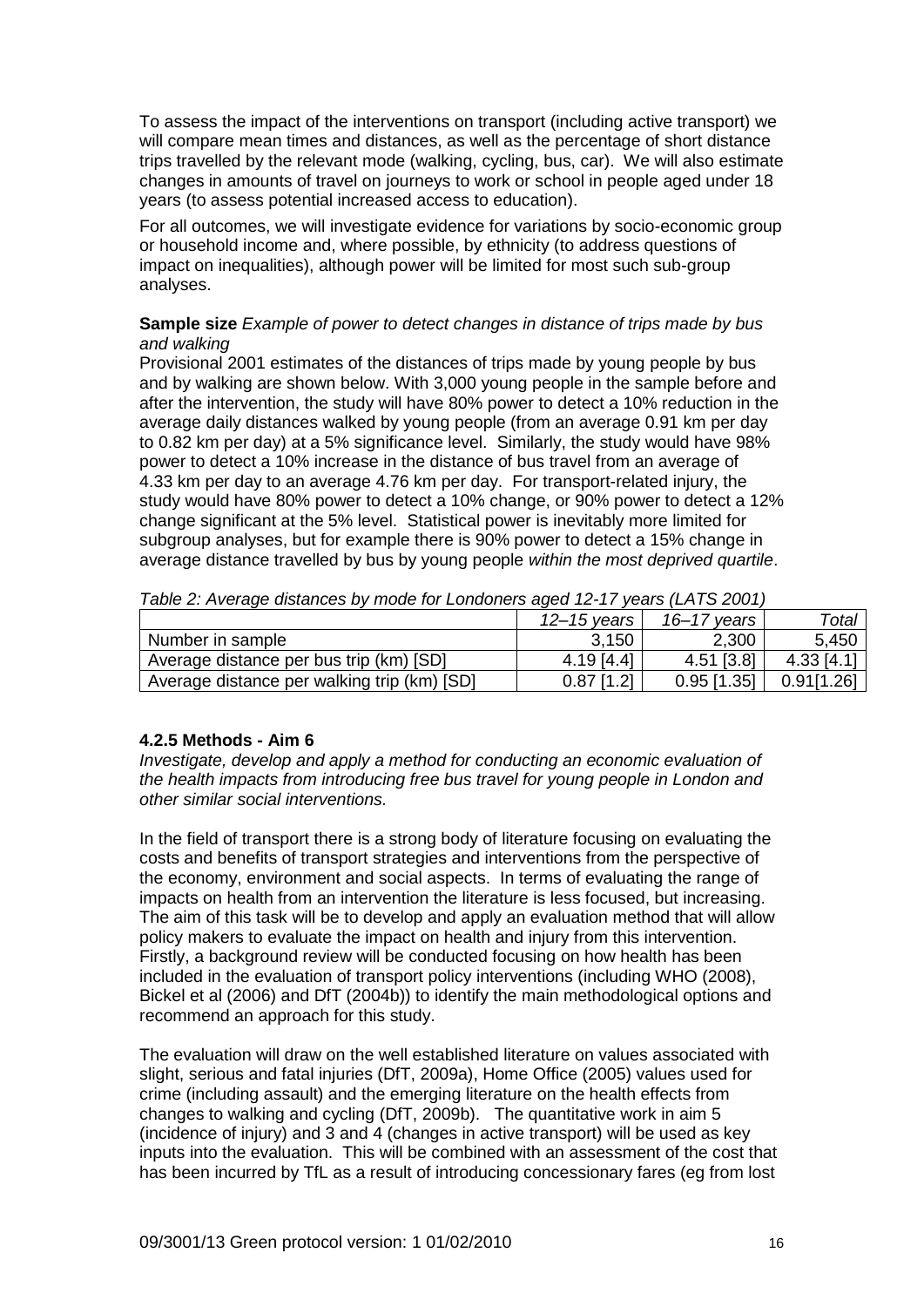revenue, from administration of the scheme), as part of a value for money assessment. Given the focus on young people, particular attention will be applied to the appropriate use of economic values for the target age group concerned based on the existing literature. It will not be possible to value all the impacts identified between health and transport in the causal pathway exercise. A qualitative, and where possible quantitative, assessment of these impacts will be implemented where appropriate. There will therefore be scope to extend this assessment in the future.

This evaluation methodology will allow the research team to assess whether the policy has had an overall positive economic impact when compared with the costs and benefits based on the inputs that can be monetised for public health. It will then, in combination with the qualitative and quantitative assessments, provide an impact assessment of the policy with regard to public health. This approach of combining both a value for money assessment alongside other impacts that are assessed either qualitatively or quantitatively is common practice in transport policy evaluation (DfT 2005c), and this study provides an opportunity to identify the utility of this approach within public health evaluations.

### **5. Study population**

The primary study population is residents of London aged 12-17 years old. However, as other groups will be affected by the intervention, the wider study population is all residents of London aged over 12. Populations for specific objectives are detailed above (Section 4.2).

### **6. The intervention**

The intervention is the introduction of free bus travel for young people under 16 years old in September 2005 and those under 18 years old (in full time education or unwaged training) in September 2006.

### **7. Outcome measures**

Key outcome measures investigated in this study are:

- reported health benefits and risks of access to bus travel for young people and older citizens;
- change in the time and distance of active transport (walking, cycling) undertaken by young people and older age groups;
- change in road transport injuries in young people;
- change in assault injuries in young people.

In addition, our review of the literature and available evidence will identify existing evidence on the following outcome measures:

- Changes in access to education and training for 16-18 year olds:
- Changes in active recreational activity:
- Changes in bus incidents.

These are detailed in the methods section (4.2) above.

### **8 – 10. Assessment and follow up; sample sizes; statistical analysis**

Assessment of outcomes, sample sizes and analyses are all detailed under methods for specific components, above (Section 4.2)

### **11. Ethical arrangements**

The study will be conducted in accordance with MRC guidelines, those of LSHTM and good practice for social research (the ESRC ethical framework). Approval from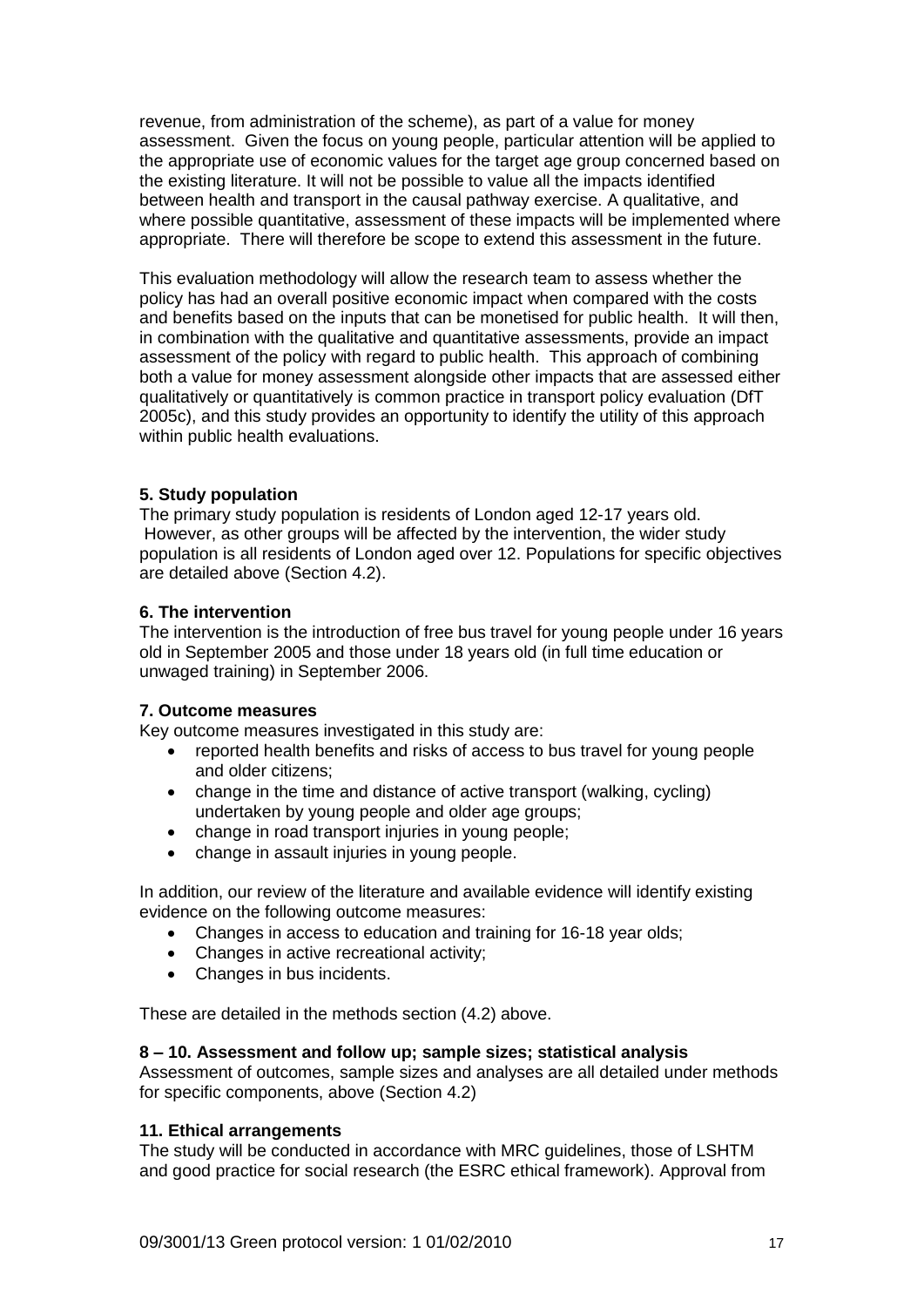LSHTM Ethics Committee will be sought. All confidential data will be stored on the secure server of LSHTM. Access to data files on this server is traced using the "LT auditor plus" software. Our Information Security and Management Policy is compliant with BS7799. Qualitative data (MP3 files, transcripts) will be kept securely, with only coded identifiers. As the data sets accessed directly in this study (STATS19, HES, LATS/LTDS) are the property of DfT, DoH and TfL respectively, they will be destroyed at project-end according to conditions determined by the data providers. Our Records Management policy requires primary data generated to be kept securely for at least 10 years post the study end date.

In addition to the usual ethical issues of maintaining confidentiality and considering representation, there are additional ethical concerns in working with young people, including those of ensuring adequate consent to inclusion, and minimizing the exclusion of marginalized young people. Our recruitment strategy is designed to maximize inclusion, and young people participating will be deemed competent to make their own decisions (MRC *Ethics Guide: Medical Research Involving Children*); ie those under 16 years will not be excluded if parental consent cannot be obtained. Interview protocols will be developed to cover disclosures of harm. Consent is a process rather than a one-off event, and participants will be involved in discussing consent as the work progresses. Observational studies of public behaviour (such as behaviour on public transport) raise ethical issues around inability to secure consent; as the ESRC guidelines note, informed consent is "impracticable and meaningless" in such situations (ESRC

http://www.esrc.ac.uk/ESRCInfoCentre/Images/ESRC\_Re\_Ethics\_Frame\_tcm6- 11291.pdf p21), and it would be impossible to secure consent from, say, all bus passengers to note- taking by research staff. However, we believe that observational data on how travellers do behave is an essential adjunct to the data we will generate on how they say they behave. Any observational data in the form of field notes will be anonymised, with confidentiality ensured through coded use of contextual identifiers, and accounts written with respect for participants.

### **12. Research governance**

The sponsor of this project will be LSHTM. We will establish a study steering committee to: advise on the primary qualitative study; facilitate access to key stakeholders; assist with knowledge translation. We will therefore include representatives from Policy Analysis and Surface Transport at Transport for London (as the intervention provider), a member of the Public Health Centre for Excellence at NICE (as the key provider of public health guidance)**;** a user of routine data on transport; a member of a local authority scrutiny committee with responsibility for health. We would also hope to include colleagues from Canada and Australia working on complex interventions who are part of the CIHR funded International Collaboration on complex interventions of which Petticrew and Roberts are members. This steering committee will also include the applicants and collaborators (including Suzanne Lutchman representing an NHS public health department). There will in addition be seminars and regular, minuted meetings of the investigators, employed researcher(s) and collaborators.

We do not feel that this piece of work requires a data monitoring and ethics committee, but will discuss emerging results with the Study Steering Committee. End point users will be involved in the work in ways which use their lay expertise but outwith the steering group.

#### **13. Timetable and milestones**

**13.1** *Summary Timetable*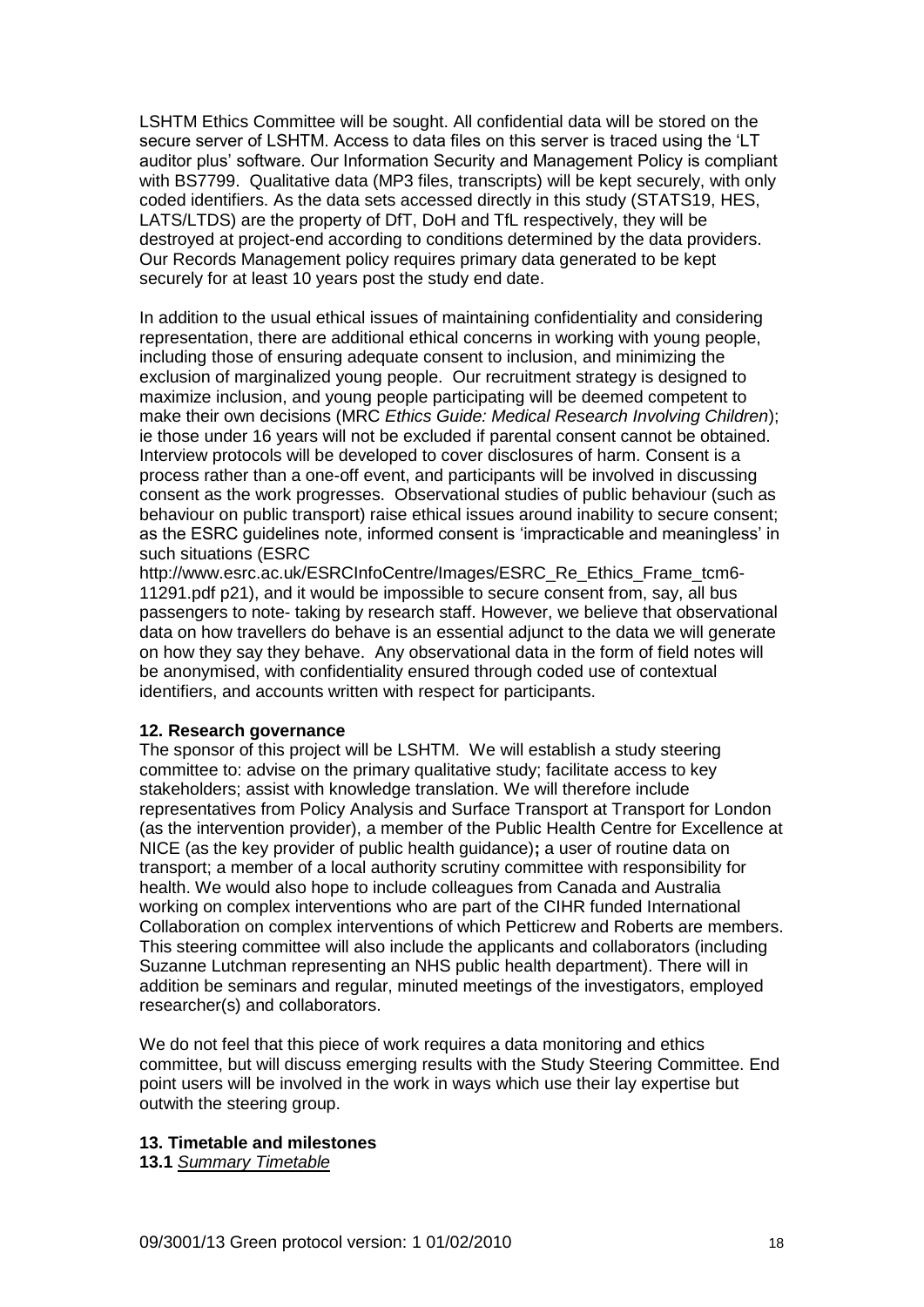|                          | Year 1: 2010/11 |                    |               |                | Year 2: 2011/12 |               |               |               |               |              | Year 3: 2012 |                       |                 |     |               |
|--------------------------|-----------------|--------------------|---------------|----------------|-----------------|---------------|---------------|---------------|---------------|--------------|--------------|-----------------------|-----------------|-----|---------------|
|                          | $\frac{M}{A}$   | $\overline{M}_{J}$ | $\frac{J}{A}$ | $S_{\text{O}}$ | $N_{\text{D}}$  | $\frac{J}{F}$ | $\frac{M}{A}$ | $\frac{M}{2}$ | $\frac{J}{A}$ | $s/_{\rm O}$ | N/D          | $\sqrt{\overline{F}}$ | $\frac{1}{M_A}$ | M/J | $\frac{J}{A}$ |
| Recruitment / ethics     |                 |                    |               |                |                 |               |               |               |               |              |              |                       |                 |     |               |
| approval                 |                 |                    |               |                |                 |               |               |               |               |              |              |                       |                 |     |               |
| Update literature review |                 |                    |               |                |                 |               |               |               |               |              |              |                       |                 |     |               |
| Access and prepare       |                 |                    |               |                |                 |               |               |               |               |              |              |                       |                 |     |               |
| quantitative data sets   |                 |                    |               |                |                 |               |               |               |               |              |              |                       |                 |     |               |
| Review of additional     |                 |                    |               |                |                 |               |               |               |               |              |              |                       |                 |     |               |
| data sources             |                 |                    |               |                |                 |               |               |               |               |              |              |                       |                 |     |               |
| Quantitative analysis    |                 |                    |               |                |                 |               |               |               |               |              |              |                       |                 |     |               |
| Recruit participants     |                 |                    |               |                |                 |               |               |               |               |              |              |                       |                 |     |               |
| Qualitative fieldwork    |                 |                    |               |                |                 |               |               |               |               |              |              |                       |                 |     |               |
| Qualitative analysis     |                 |                    |               |                |                 |               |               |               |               |              |              |                       |                 |     |               |
| Develop economic         |                 |                    |               |                |                 |               |               |               |               |              |              |                       |                 |     |               |
| evaluation methodology   |                 |                    |               |                |                 |               |               |               |               |              |              |                       |                 |     |               |
| Complete economic        |                 |                    |               |                |                 |               |               |               |               |              |              |                       |                 |     |               |
| evaluation               |                 |                    |               |                |                 |               |               |               |               |              |              |                       |                 |     |               |
| Seminars-Collaborators   |                 |                    |               |                |                 |               |               |               |               |              |              |                       |                 |     |               |
| Workshops/conferences    |                 |                    |               |                |                 |               |               |               |               |              |              |                       |                 |     |               |
| Writing up               |                 |                    |               |                |                 |               |               |               |               |              |              |                       |                 |     |               |

### **13.2** *Key Milestones*

Year 1

| Complete ethical approval<br>First investigators' seminar -develop conceptual model<br>$\bullet$<br>Access required data sets for quantitative components<br>Complete review of additional data sets | <b>June 2010</b><br>April 2010<br>Aug 2010<br>Feb 2011    |
|------------------------------------------------------------------------------------------------------------------------------------------------------------------------------------------------------|-----------------------------------------------------------|
| Year 2                                                                                                                                                                                               |                                                           |
| Complete interviews and focus groups<br>Complete qualitative analysis<br>Complete quantitative analysis<br>Circulate working paper on casual pathways<br>Complete economic evaluation                | Aug 2011<br>Oct 2011<br>Aug 2011<br>Sept 2011<br>Feb 2012 |
| Year 3                                                                                                                                                                                               |                                                           |
| Hold workshop for stakeholders                                                                                                                                                                       | May 2012                                                  |
| Complete draft papers on empirical findings, implications for<br>$\bullet$                                                                                                                           |                                                           |
| public health, economic evaluation, methodology                                                                                                                                                      | <b>July 2012</b>                                          |
| Final report to funders                                                                                                                                                                              | Aug 2012                                                  |

# **14. Expertise**

This proposal arises from the ongoing work at LSHTM and IoE on transport and health, on methods to evaluate public health interventions, on understanding complex interventions, and on direct work with children and young people, and from the ITS at Leeds on the evaluation of transport policy. The research team has a proven track record, with peer-reviewed output in areas including: secondary analysis of transport and health data; the evaluation of complex interventions (including transport interventions); qualitative research with young people and on the use and synthesis of mixed-methods in public health research. Recent and ongoing grants from DH and TfL have included studies of inequalities in road injury, from ESRC on methodological work, from the Canadian Institutes for Health Research on complex interventions, and from WHO on the injuries report for the Commission on the Social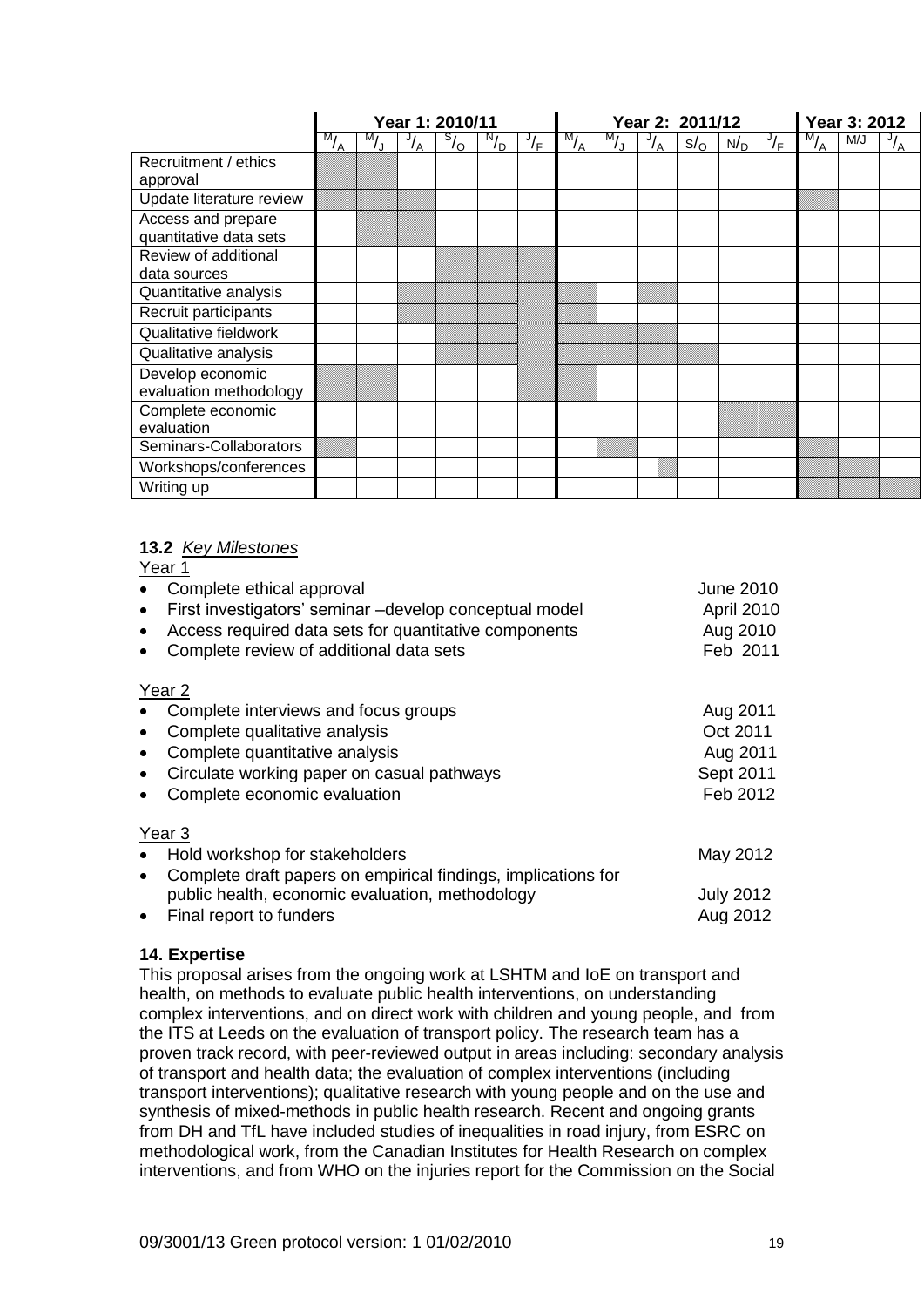Determinants of Health. Members of the team have collaborated successfully on a large number of previous grants and publications, completed to time and to budget, and have engaged in knowledge translation through scientific and stakeholder publications and engagement with policy makers, end point users of services and practitioners.

The applicants benefit from the institutional base of large multi-disciplinary departments of Public Health at LSHTM, social science at IOE, and the Institute for Transport Studies at Leeds, one of the world"s leading academic centres of transport research. The team have excellent links with relevant stakeholders (including TfL, DfT, and the Wellcome convened workshop on Environmental Determinants of Physical Activity). The Transport and Health group at LSHTM is a collaboration that has developed considerable experience of working together on mixed methods studies, and draws on expertise more broadly across LSHTM, and ITS at Leeds has an internationally recognised record of collaborative work on transport policy and appraisal.

### **15. Members of the public**

This study is likely to be of direct interest to the public, not only in London, but also those in cities worldwide who are following with interest the ways in which transport policies in London impact on health, social cohesion, congestion and air quality. Our policy (and practice to date) is to share information in a timely manner. We will do this through briefings to colleagues in TfL, the establishment of an "On the buses" website which will link to internet networking sites, and short items in mainstream news services generated by young people (http://www.headliners.org/). Young people"s input will aid in identifying dissemination opportunities.

Apart from peer-reviewed journal articles on public health, economic evaluation and methodological findings, this research is likely to generate findings useful for policy makers, in particular identifying the range of positive and negative impacts which need to be taken into account when planning new transport policies. This work is therefore likely to be of value in future health impact assessments of transport interventions, including modeling work on likely health impact. In the shorter term, we will ensure that learning in both directions (policy and practice to research and vice versa) will be facilitated through the advisory group, including key stakeholders (London Health Commission representatives, a young people"s participation worker; TfL representatives) in a process of integrated knowledge exchange, recognizing the importance of stakeholders to the process of knowledge production. We will publish in stakeholder publications, including those aimed at transport policy makers and public health practitioners. Petticrew and Roberts are part of an international collaboration on complex interventions funded by the Canadian Institutes for Health Research, which provides an opportunity to disseminate the methodological work internationally.

### **17. References**

- Arai L, Britten N, Popay J et al (2005) Testing methodological developments in the conduct of narrative synthesis: a demonstration review of research … *Evidence & Policy*, 3**:**361-83
- Besser L, Dannenberg A. (2005). Walking to public transit: Steps to help meet physical activity recommendations. *American Journal of Preventive Medicine*, 29, 273-280.

Bickel P, Burgess A, Hunt A, Laird J, Lieb C, Lindberg G and Odgaard T (2005), *State-of-the-art in* 

*project assessment*, Deliverable 2, HEATCO Project. Stuttgart: IER.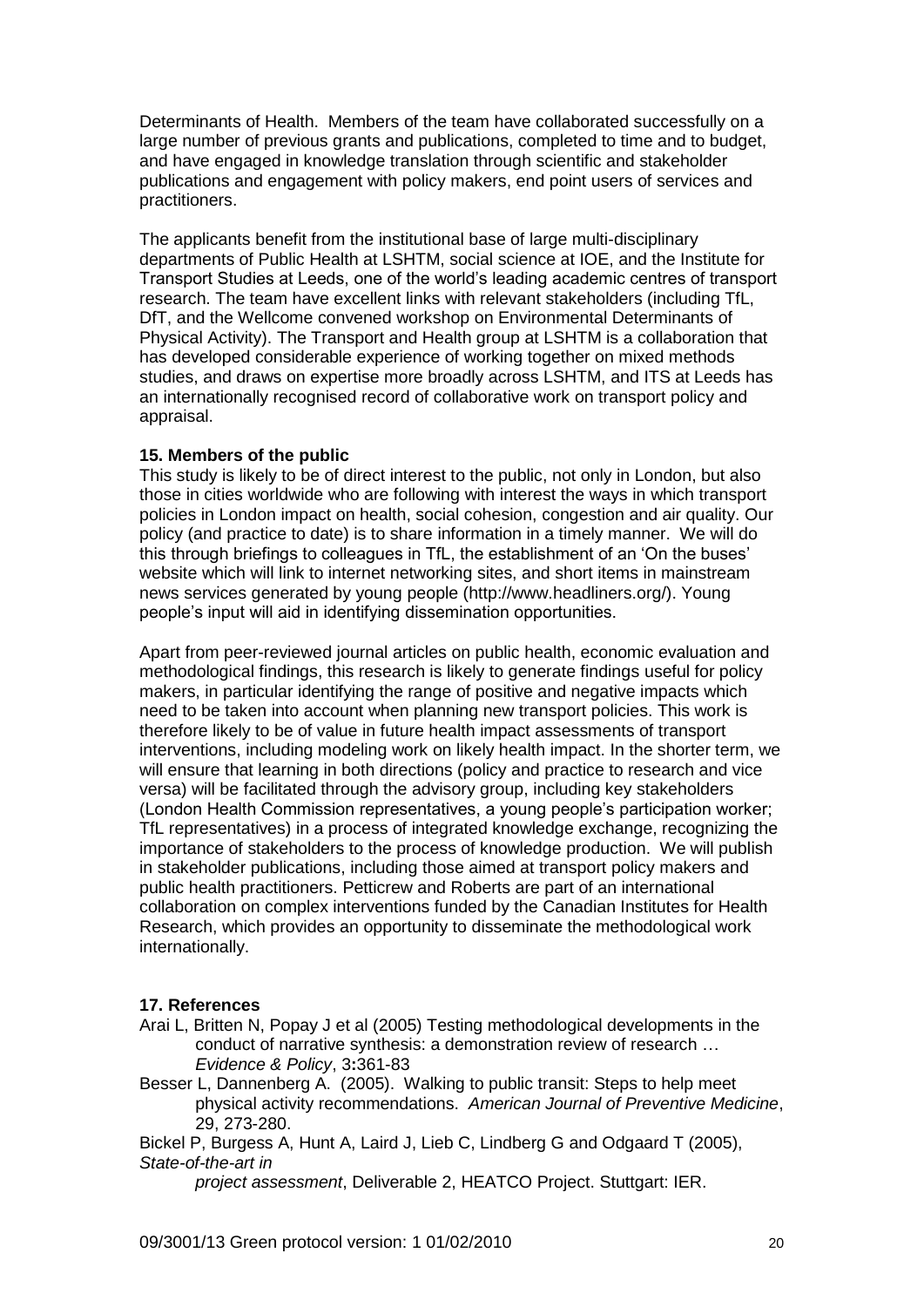- Brunton G, Oliver S, Oliver K, Lorenc T. (2006) *A synthesis of research addressing children's, young people's and parents' views of walking and cycling for transport.* London: EPPI-Centre, Social Science Research Unit, Institute of Education, University of London.
- Craig P, Dieppe P, Macintyre S, et al (2008) Developing and evaluating complex interventions: the new Medical Research Council guidelines. *BMJ* 337: 979- 83
- Crum A, Langer E (2007) Mind set matters: exercise and the placebo effect. *Psych Sci* 178: 165-171
- (DoH) Department of Health (2004) *Choosing health: making healthier choices easier.*
- DfT (1999) Young people and crime on public transport London: DfT
- DfT (2004a) *Walking and cycling: an action plan*. London: DfT
- DfT (2004b) TAG Unit 3.3.1: The Environment Objective

[http://www.dft.gov.uk/webtag/webdocuments/3\\_Expert/3\\_Environment\\_Objec](http://www.dft.gov.uk/webtag/webdocuments/3_Expert/3_Environment_Objective/3.3.1.htm) [tive/3.3.1.htm](http://www.dft.gov.uk/webtag/webdocuments/3_Expert/3_Environment_Objective/3.3.1.htm)

DfT(2004c) TAG Unit 2.7.2: Appraisal Summary

Table[http://www.webtag.org.uk/webdocuments/](http://www.webtag.org.uk/webdocuments/%20%20%20%20%092_Project_Manager/7_Transport_Appraisal_Green_) 

[2\\_Project\\_Manager/7\\_Transport\\_Appraisal\\_Green\\_B](http://www.webtag.org.uk/webdocuments/%20%20%20%20%092_Project_Manager/7_Transport_Appraisal_Green_)ook/2.7.2.htm

DfT (2009a) TAG Unit 3.4.1: The Accidents Sub-Objective [http://www.dft.gov.uk/webtag/webdocuments/3\\_Expert/4\\_Safety\\_Objective/3.](http://www.dft.gov.uk/webtag/webdocuments/3_Expert/4_Safety_Objective/3.4.1.htm)

[4.1.htm](http://www.dft.gov.uk/webtag/webdocuments/3_Expert/4_Safety_Objective/3.4.1.htm)

DfT (2009b) TAG Unit 3.14.1 Guidance on the Appraisal of Walking and Cycling **Schemes** 

[http://www.dft.gov.uk/webtag/webdocuments/3\\_Expert/14\\_Walking\\_Cycling/3](http://www.dft.gov.uk/webtag/webdocuments/3_Expert/14_Walking_Cycling/3.14.1.htm) [.14.1.htm](http://www.dft.gov.uk/webtag/webdocuments/3_Expert/14_Walking_Cycling/3.14.1.htm)

- Drummond MF, Sculpher MJ, Torrance GW, O"Brien BJ, Stoddart GL. (2005) Methods for the Economic Evaluation of Health Care Programmes. Oxford, Oxford University Press.
- Edwards P, Green J, Roberts I, Grundy C, Lachowycz K (2006a) *Deprivation and road safety in London*.
- Edwards P, Green J, Roberts I, Lutchmun S. (2006b) Deaths from injury in children and employment status in family: analysis of trends in class specific death rates. *BMJ* ;333:119-121.
- Edwards P, Green J, Lachowycz, Grundy C, Roberts I.(2008) Serious injuries in children: variations by area deprivation and settlement type *Archives of Diseases in Childhood* 93: 485-9

Edwards R. (2008) Public transit, obesity, and medical costs: assessing the magnitudes *Preventive Medicine* 46: 14-21

Frank L, Anderson M, Schmidt T. (2004). Obesity relationships with community design, physical activity, and time spent in cars. *American Journal of Preventive Medicine,* 27: 87-96.

Fujii S, Kitamura R (2003) What does a one-month free bus ticket do to habitual drivers? *Transportation* 30: 81-95

Glasziou P.(2007) When are randomised trials unnecessary? Picking signal from noise. *BMJ* 334:349-351

Gordon-Larsen P, Nelson M, Beam K. (2005) Associations among Active transportation, physical activity, and weight status in young adults. *Obesity Research*, 13: 868-875.

- Hamer M, Chida Y. (2008) Active commuting and cardio-vascular risk: a metaanalytic review. *Preventative Medicine* 46: 9- 13.
- Jones L, Davies A and Eyers T (2000) Young people, transport and risk: comparing access and independent mobility in urban, suburban and rural environments, *Health Education Journal*, 59: 315-328.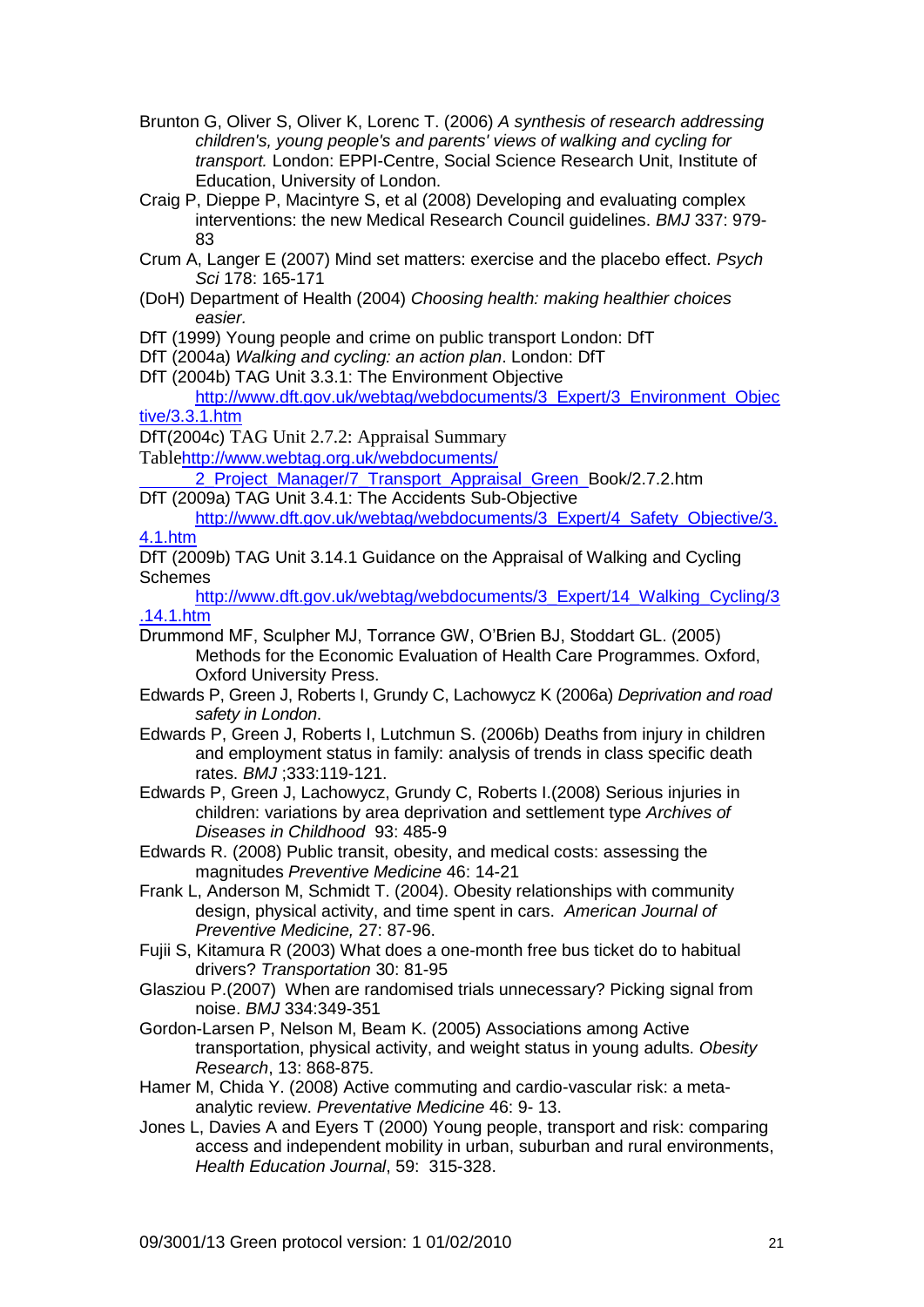- Julien A, Carré JR (2002) Cheminements pietonniers et exposition au risqué *Recherche Transports Sécurité* 76: 173-89
- Killoran A, Doyle N, Waller S, Wohlgemuth C, Crombie H. (2006) *Transport interventions promoting safe cycling and walking*. Evidence Briefing. London: NICE.
- London Assembly (2008) *Crime and disorder on London's buses*. LA Transport Committee.
- Morris J, Hardman A (1997) Walking to health *Sports Medicine*. 23: 306-332
- Ogilvie D, Egan M, Hamilton V and Petticrew M. (2004) Promoting walking and cycling as an alternative to using cars: systematic review. *BMJ* 329: 763-
- Ogilvie D, Mitchell R, Mutrie N, Petticrew M, Platt S. (2006) Evaluating health effects of transport interventions. *American Journal of Preventive Medicine*, 31, 118- 126.
- Ogilvie D, Foster CE, Rothnie H et al. (on behalf of the Scottish Physical Activity Research Council). (2007) Interventions to promote walking: a systematic review. *BMJ*: 334: 1204-1214
- Oja P, Vuori I, Paronen O. (1998). Daily walking and cycling to work: their utility as health-enhancing physical activity. *Patient Education and Counseling*, 33: S87-S94.
- Petticrew M, Cummins S, Ferrell C, Findlay A, Higgins C, Hoy C, Kearns A, Sparks L (2005) Natural experiments: an underused tool for public health? *Public Health,* 119: 751-757.
- Preston J (2009) Epilogue: transport research and social exclusion some reflections. *Transport Policy* doi10.1016/j.tranpol.2009.04.003
- Shiell A, Hawe P and Gold L (2008) Complex interventions or complex systems? Implications for health economic evaluation *BMJ* 336: 1281-3
- Social Exclusion Unit (2003) *Making the connections Final report on transport and social exclusion*.
- Sonkin B, Edwards P, Roberts I, Green J. (2006) Walking, cycling and transport safety: an analysis of
	- child road deaths. *J R Soc Med* 2006;99:402–405.
- Shadish W, Campbell D, Cook T (2002) *Experimental and Quasi Experimental Designs for*

*Generalized Causal Inference* Houghton Mifflin Co., New York.

- Steinbach R, Edwards P, Green J and Grundy C (2008) *Road safety of London's Black and Asian Minority Ethnic Groups*. A report to the Road Safety Unit. London: LSHTM
- Strauss A. (1987) *Qualitative analysis for social scientists*. Cambridge University Press.
- Synovate Ltd (c2006) *TfL U16 Free Bus Travel – Research report*. Unpublished report for TfL
- Synovate Ltd (2007) *Impact of free travel for 16-17 year olds: quantitative research report.*TfL
- Thomas J, et al (2007) *Accidental injury, risk-taking behaviour and the social circumstances in which young people (aged 12-24) live: a systematic review*. London: SSRU, Institute of Education.
- The Stationery Office (2004) *Obesity: Third Report of Session 2003-04*
- Wanless D. (20004) *Securing good health for the whole population: final report*.HM **Treasury**
- Watkiss P, Brand C, Hurley F, et al. (2000) *On the Move. Informing transport health impact assessment in London.* London: NHS Executive. AEA Technology, 2000
- WHO (2008) *Economic valuation of transport related health effects. Review of methods and* 
	- *development of practical approaches, with a special focus on children.*